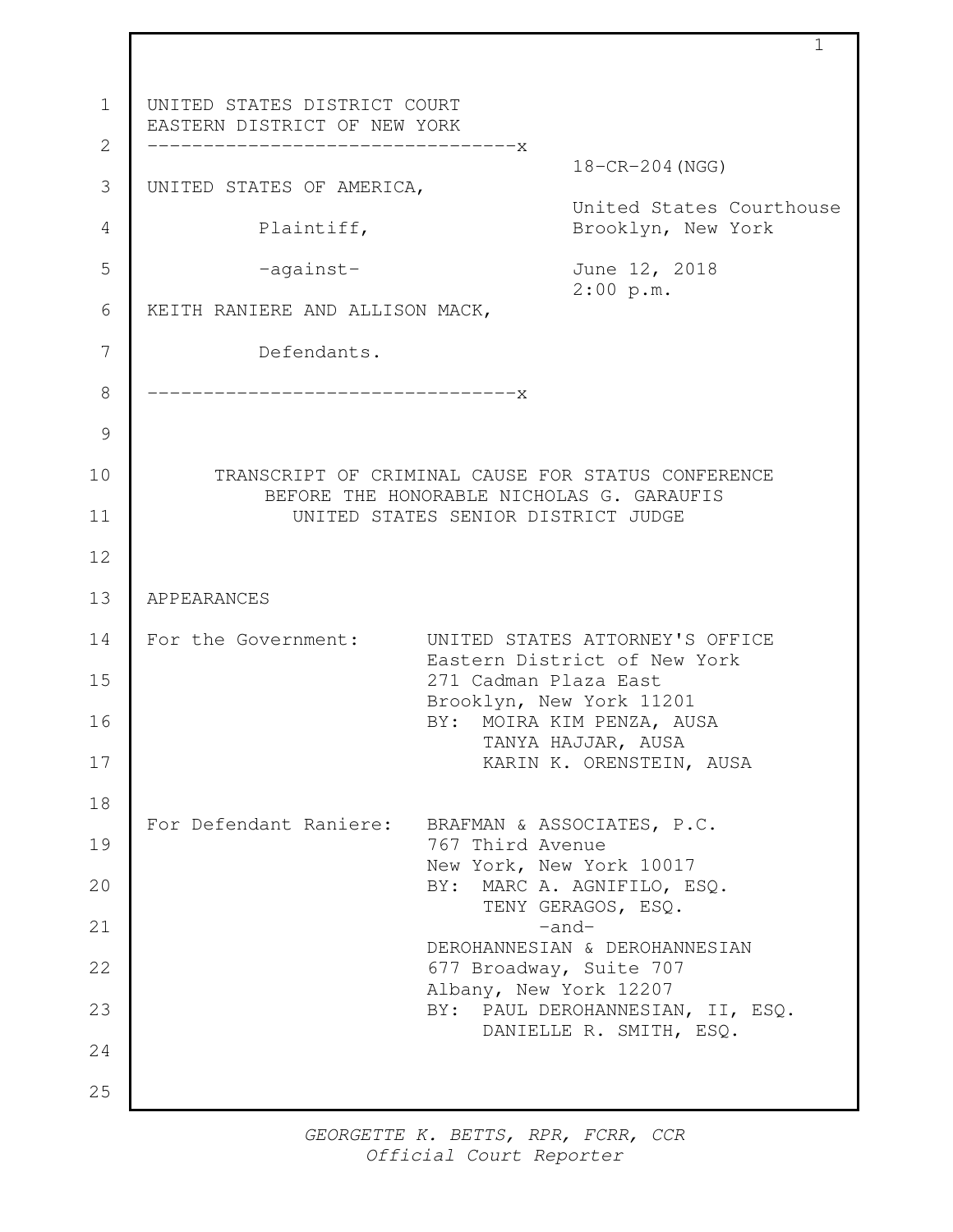| $\mathbf 1$    | APPEARANCES (Continued)                         |                                                             |
|----------------|-------------------------------------------------|-------------------------------------------------------------|
| $\mathbf{2}$   | For Defendant Mack:                             | KOBRE & KIM LLP<br>800 Third Avenue                         |
| 3              |                                                 | New York, New York 10022                                    |
| $\overline{4}$ |                                                 | BY: SEAN STEPHEN BUCKLEY, ESQ.<br>WILLIAM F. MCGOVERN, ESQ. |
| 5              |                                                 |                                                             |
| 6              |                                                 |                                                             |
| 7              |                                                 |                                                             |
| $\,8\,$        |                                                 |                                                             |
| $\mathcal{G}$  |                                                 |                                                             |
| 10             |                                                 |                                                             |
| 11             |                                                 |                                                             |
| 12             |                                                 |                                                             |
| 13             |                                                 |                                                             |
| 14             |                                                 |                                                             |
| 15             |                                                 |                                                             |
| 16             |                                                 |                                                             |
| 17             |                                                 |                                                             |
| 18             |                                                 |                                                             |
| 19             |                                                 |                                                             |
| 20             |                                                 |                                                             |
| 21             | Court Reporter:                                 | Georgette K. Betts, RPR, FCRR, CCR                          |
| 22             |                                                 | Phone:<br>$(718)804 - 2777$<br>Fax: $(718) 804 - 2795$      |
| 23             |                                                 | Email: Georgetteb25@gmail.com                               |
| 24             | Proceedings recorded by mechanical stenography. | Transcript                                                  |
| 25             | produced by computer-aided transcription.       |                                                             |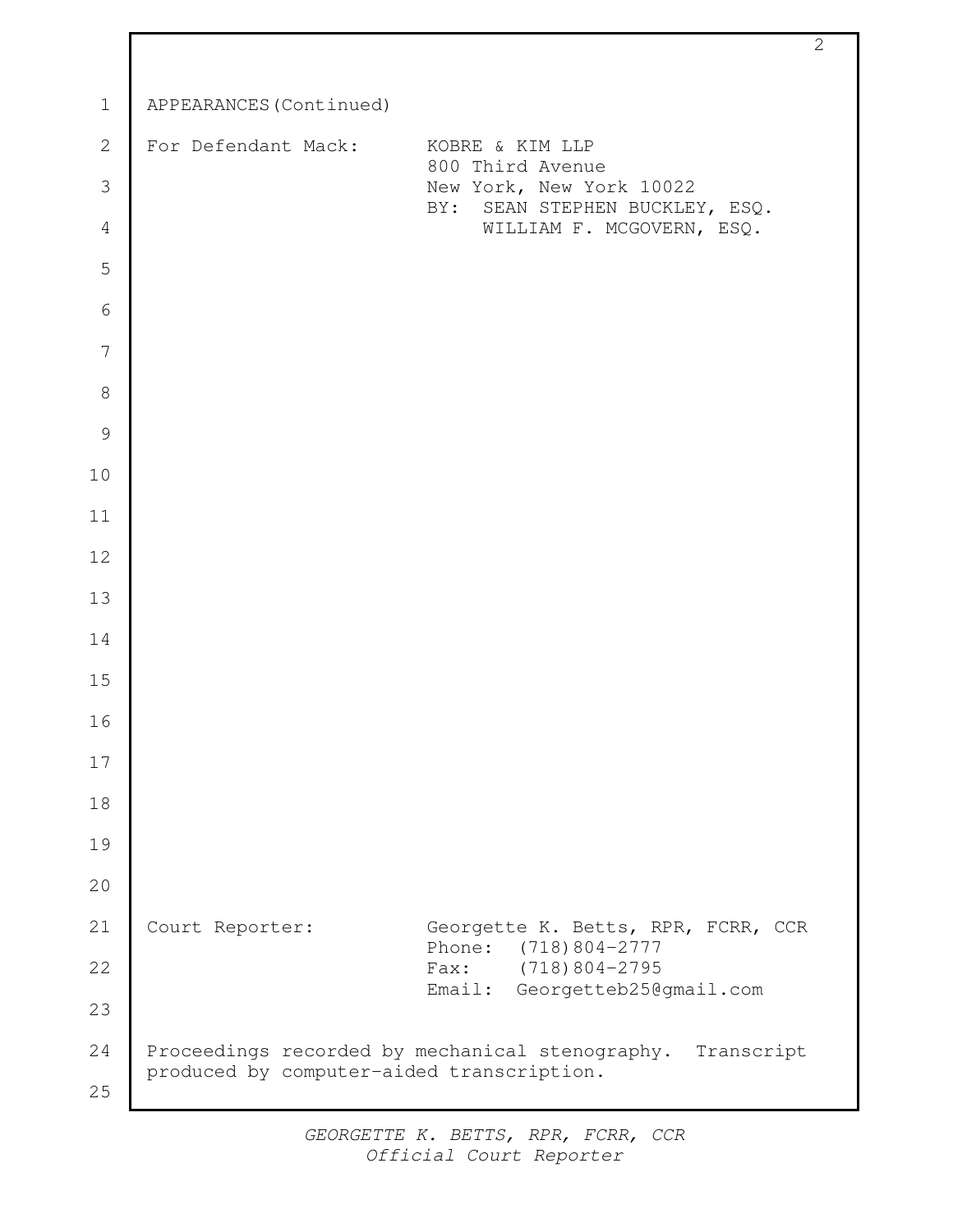THE COURT: Please be seated in the back. THE COURTROOM DEPUTY: Criminal cause for status conference. Counsel, please state your appearances. MS. PENZA: Moira Kim Penza for the United States. Good afternoon, Your Honor. With me at counsel table are AUSA Tanya Hajjar and Karin Orenstein. And with Your Honor's permission, Samantha Fry, who is an intern with our office who is currently attending Harvard Law School. THE COURT: Very good. Thank you. MS. PENZA: Thank you, Your Honor. THE COURT: Please be seated. Yes. MR. AGNIFILO: Good afternoon, Your Honor, Marc Agnifilo, Teny Geragos and with Your Honor's permission we have an intern with us, Sophia Agnifilo. We represent Mr. Raniere. And we also have co-counsel. MR. DEROHANNESIAN: Paul DerOhannessian and Danielle R. Smith. THE COURT: Okay. Where does she go to law school? MR. AGNIFILO: She's still in undergrad, Your Honor. THE COURT: Undergrad. Welcome. Yes. MR. BUCKLEY: Good afternoon, Your Honor, Sean Buckley and William McGovern of Kobre Kim on behalf of Ms. Mack, who is seated at counsel table as well. THE COURT: Please be seated everyone. Thank you 1 2 3 4 5 6 7 8 9 10 11 12 13 14 15 16 17 18 19  $20$ 21 22 23 24 25

3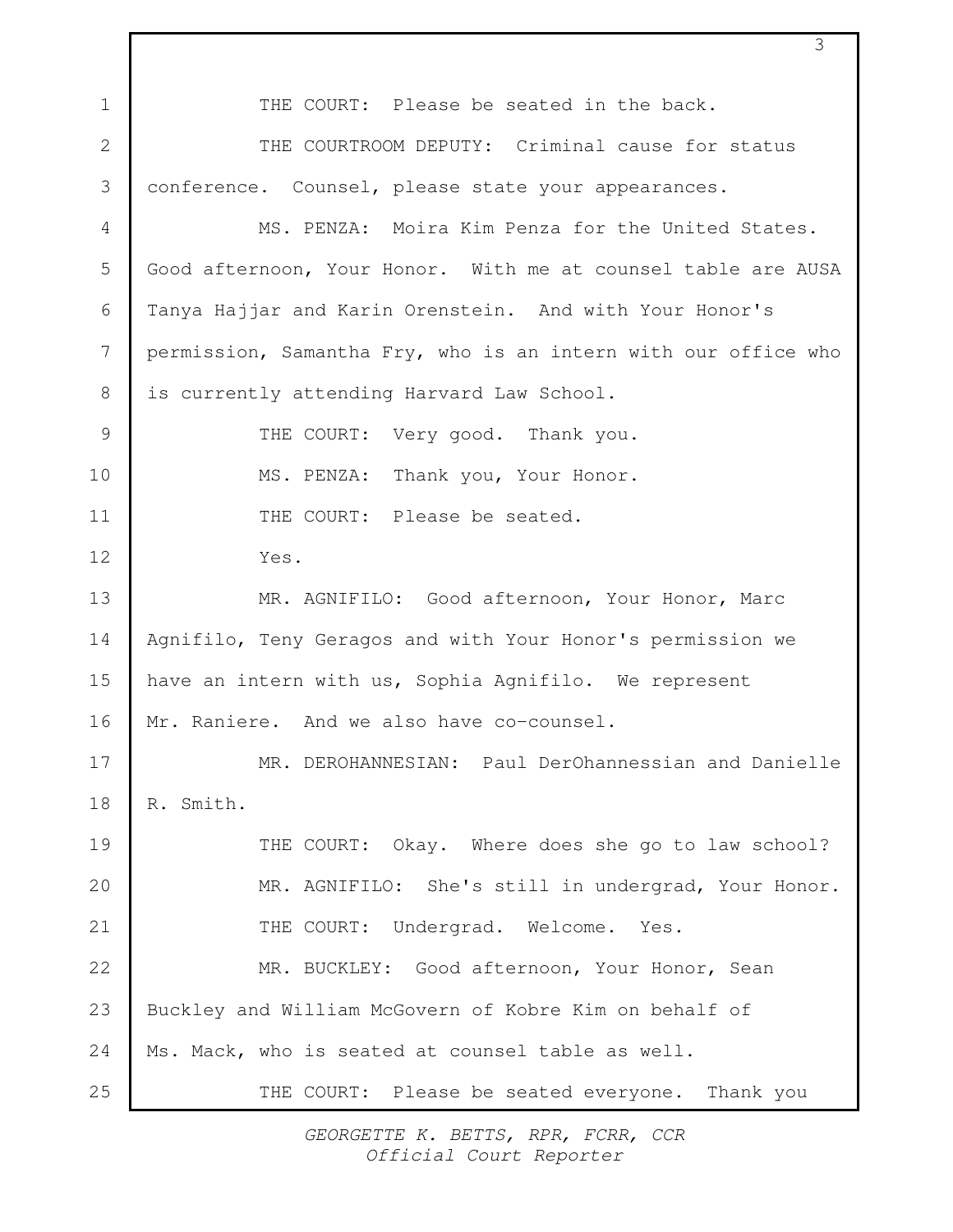1

4

and welcome.

At this point I'd like to hear from the government as to the status of the pretrial developments. 2 3

MS. PENZA: Thank you, Your Honor.

Your Honor, the government has been providing discovery on an ongoing basis. We  $-$  as we represented originally, there is a significant amount of discovery in this case. We have recently received additional discovery. We intend to make a further production this week and we expect that it will still be ongoing for some period of time. We just received, for example, two email accounts, Your Honor, that we believe will contain, at the very least, Rule 16 evidence to be provided to the defendants and we're going to do that as expeditiously as possible. 5 6 7 8 9 10 11 12 13 14

We also, as we expressed to Your Honor, there are at least -- there is at least one account where we have firewall concerns and we have set up a firewall team. We have an FBI agent and an AUSA who are assigned to that and they will be reviewing materials quickly so we can produce those as well. 15 16 17 18 19

THE COURT: Now, I set a trial date of October 1st, when will you be done with your discovery transfers to the defendants? 20 21 22

MS. PENZA: Your Honor, it is difficult for us to estimate right now because we are still in the process of receiving certain materials. We do intend to do it on a 23 24 25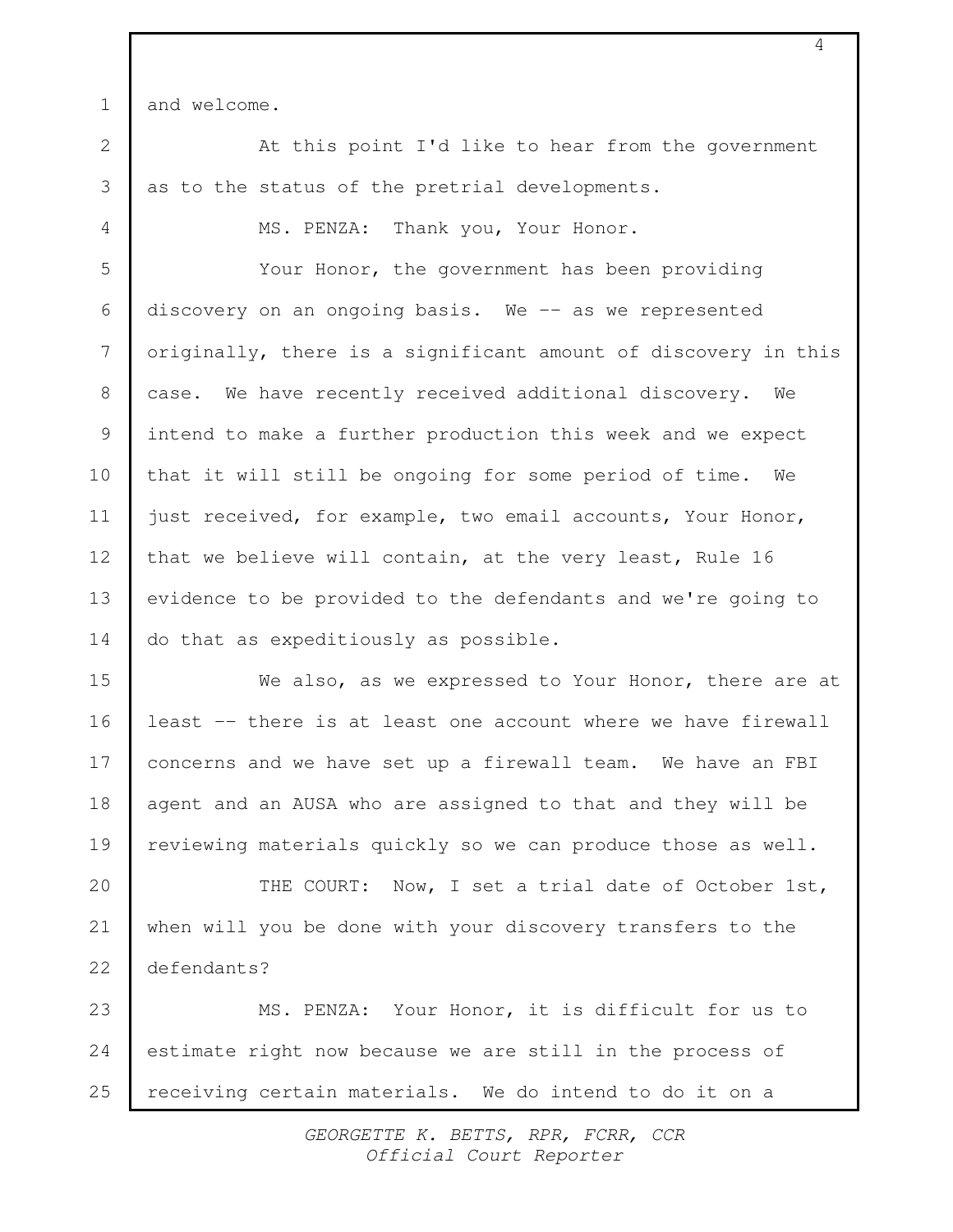rolling basis. As we did tell Your Honor earlier, we do expect -- at our last status conference, we do expect a superseding indictment in this case and that there will be additional discovery obligations in accordance with the superseding indictment as well. THE COURT: So this would be a superseding indictment as to these defendants? MS. PENZA: As to these defendants -- as to these defendants, yes. THE COURT: And what about the issue of any additional defendants that might come along and whether we would be having one trial or more than one trial in this case? MS. PENZA: Your Honor, at this time, based on our ongoing investigation and the charges that we do expect to bring in the superseding indictment, which we have made representations to at least Mr. Agnifilo on the phone earlier this week, that we expect to do that within the next month and a half, we would be seeking  $-$  the government would expect that the defendants that we seek to charge would be tried at the same time based on the charges that we anticipate bringing. THE COURT: So let me just understand this in terms of scoping out my schedule and not to put you in a corner, but believe it or not this is not my only case, so are we talking about a trial of a week, a month  $-$  1 2 3 4 5 6 7 8 9 10 11 12 13 14 15 16 17 18 19 20 21 22 23 24 25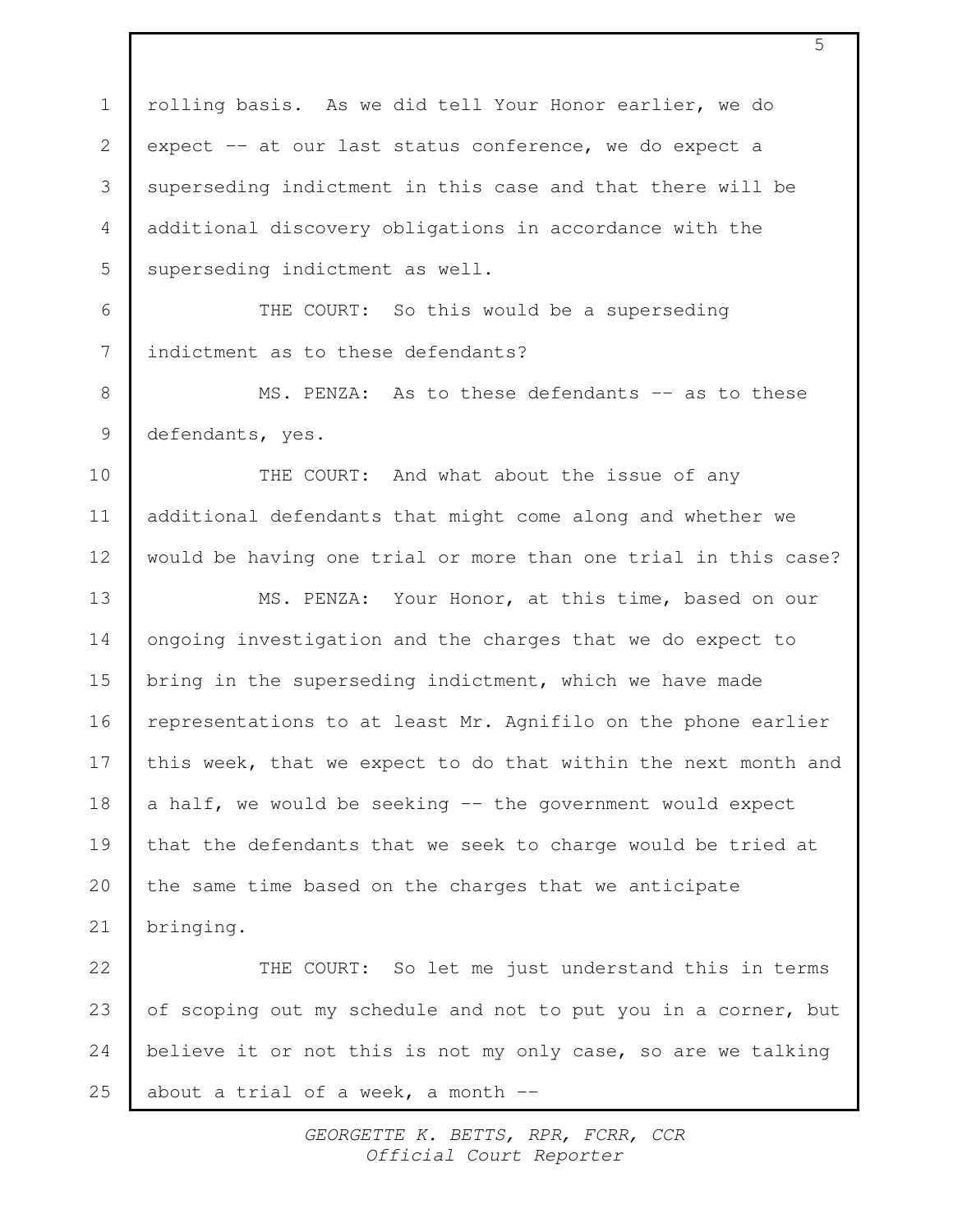MS. PENZA: Your Honor, we anticipate --THE COURT: -- three months? MS. PENZA: We anticipate it would be more in the range of three months. THE COURT: A three-month trial. That's including the defense? MS. PENZA: Yes. THE COURT: All right. Let me hear from the defense. MR. AGNIFILO: Thank you, Your Honor. Our concern, and maybe it's not first and foremost, our concern is if new defendants are added a month and a half, two months from now, and if it's the government's position they want to have one trial rather than multiple trials, I can imagine the scenario where a defense lawyer coming into this case and a defendant coming into this case for the first time in say August, says an October 1st trial date is not possible for him or her, and then the date gets moved or it does not, that's up to Your Honor. And so it's related to a couple of things, not the least of which is our bail application, and I can do that whenever Your Honor is ready for me to do that. THE COURT: Well, I was trying to ascertain whether I should set a motion schedule at this point and what it appears is that because you haven't received all of the discovery, it would be very difficult for you to agree to a 1 2 3 4 5 6 7 8 9 10 11 12 13 14 15 16 17 18 19 20 21 22 23 24 25

6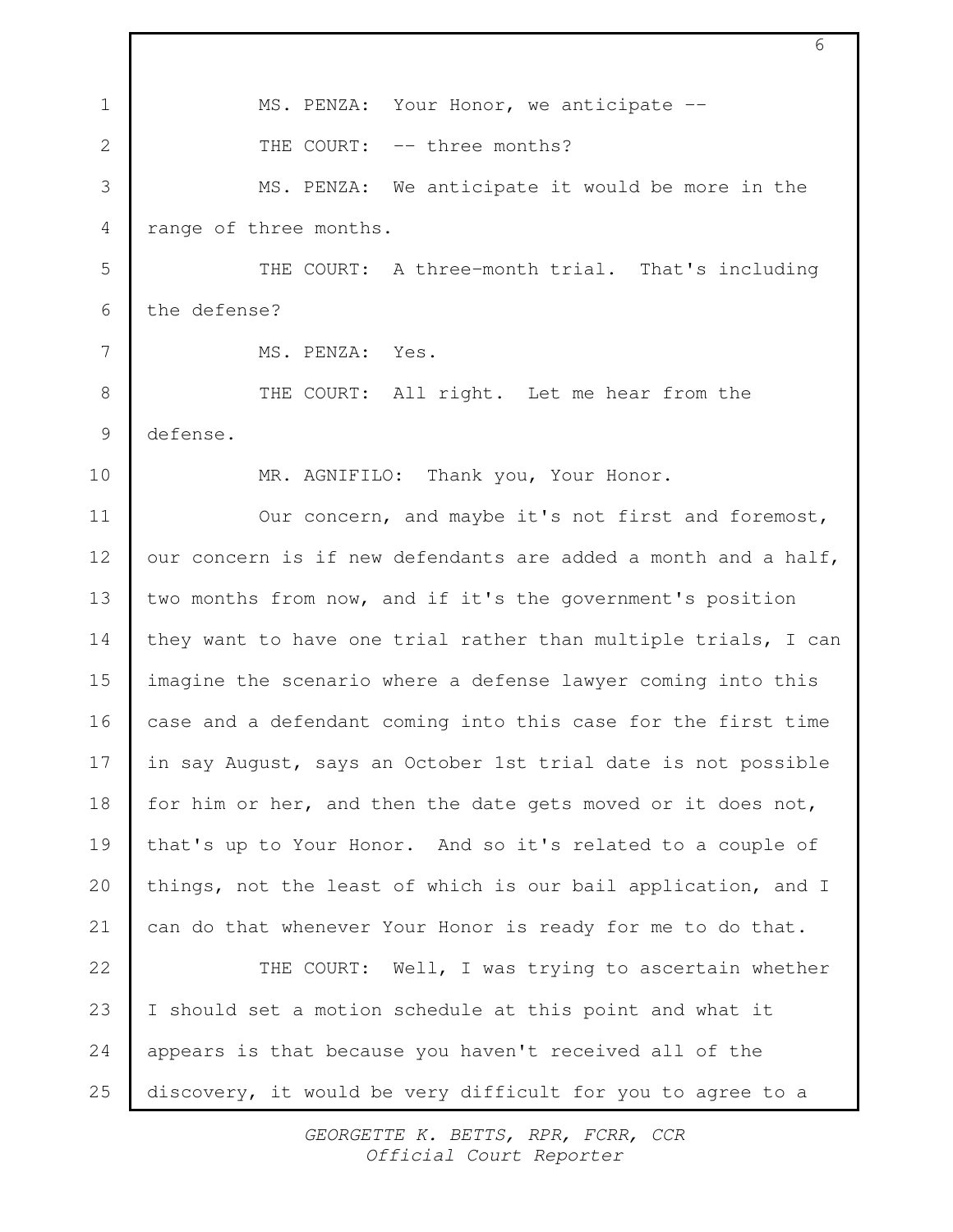motion schedule if we establish a motion schedule where we don't yet know how much work is going to be involved on your part in making such a motion, and facing -- working back from an October 1st trial date. As a practical matter, if there's a superseding indictment and that superseding indictment includes other defendants, it's going to restart the clock anyway and then there's the question of if some of the people indicted are potentially cooperators, there are all kinds of issues here. This is a more complicated case than your garden variety felon in possession case, for instance, or even a larceny case or any of those. So what I'm trying to get a sense of is whether what we're really talking about in terms of timing, and it's actually I think premature to set a motion schedule. 1 2 3 4 5 6 7 8 9 10 11 12 13 14

Last time, with all due respect to the government, they said it would be four to six weeks or something like that and we would have a superseding indictment. I thought it was scheduled today, a meeting for today we'd have a better understanding what the timing would be for a trial, but now that's been pushed back and we're talking about July or August, right? 15 16 17 18 19 20 21

MS. PENZA: Yes, Your Honor.

22

THE COURT: Right. So what I think I ought to do is make a schedule such that we have a status conference in July and we see where we are. And if we have to go ahead with just 23 24 25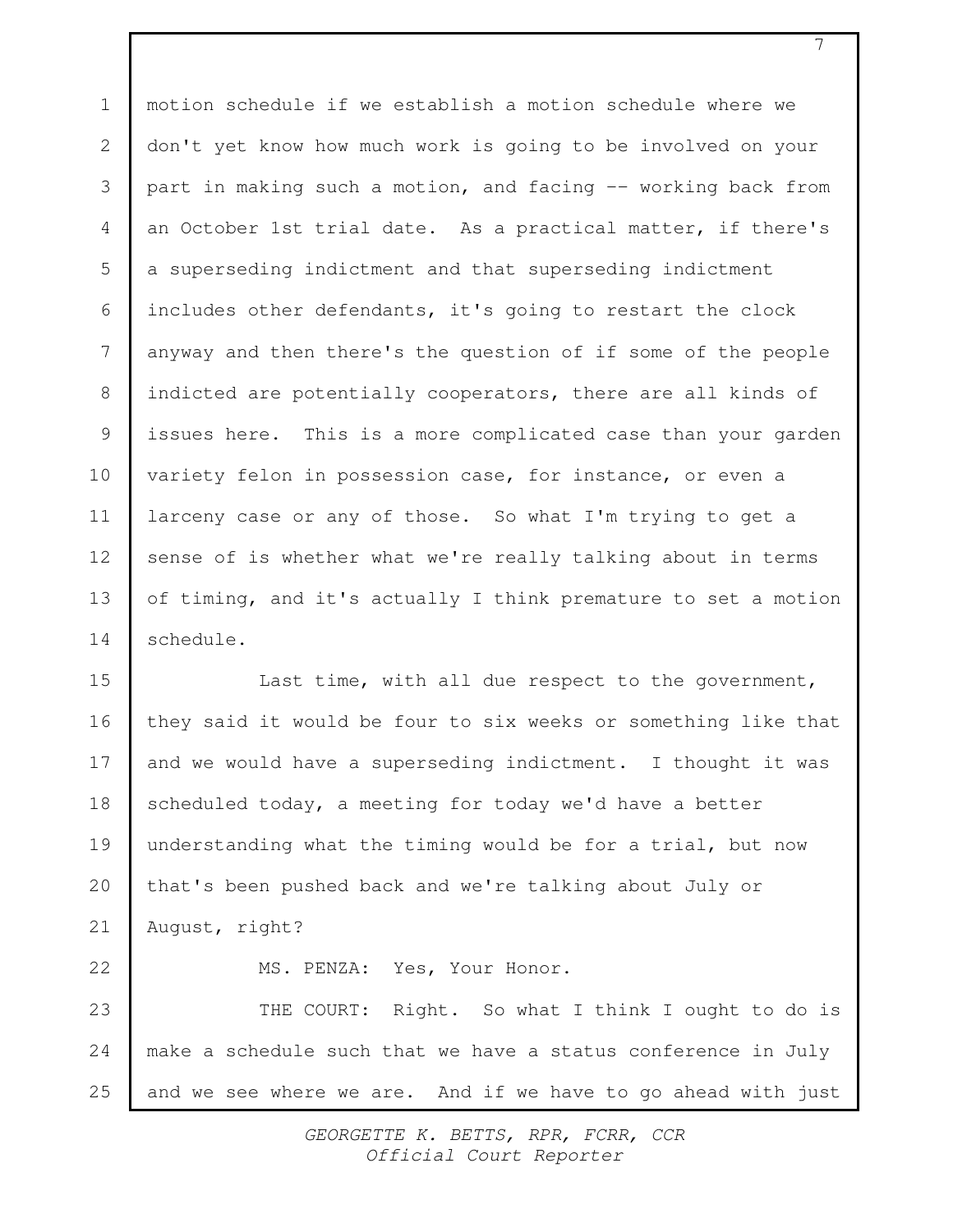a trial of two people on October 1st, you can hurry up and make your motions at that point. 1 2

Does that sound reasonable? MR. AGNIFILO: That's good for us, yes. THE COURT: I know it's good for you. MR. AGNIFILO: I agree.

3

4

5

6

23

THE COURT: I think you would agree with that. And the government, what it does to the government is it tells the government that they have to move with alacrity to deal with any additional potential defendants in the case so that we have a better sense of how many people I would be trying and then we can figure out when I'm going to try them. 7 8 9 10 11 12

There's one time we're not trying this case, the month of December there is not going to be a trial because it's not fair to jurors. So I just don't do December -- I've learned after 18 years that I don't conduct long trials with a two-week break for Christmas and New Year's and Hanukkah and Kwanza, I've got everything covered now, and so it would have to be after the first of the year, which is the winter, which brings other issues along the way, but there's also the question of should any of the defendants remain in custody, then there's that concern as well. 13 14 15 16 17 18 19 20 21 22

MR. AGNIFILO: Understood.

THE COURT: It's also a concern for someone who is on house arrest. It's not pleasant, even though it's at home 24 25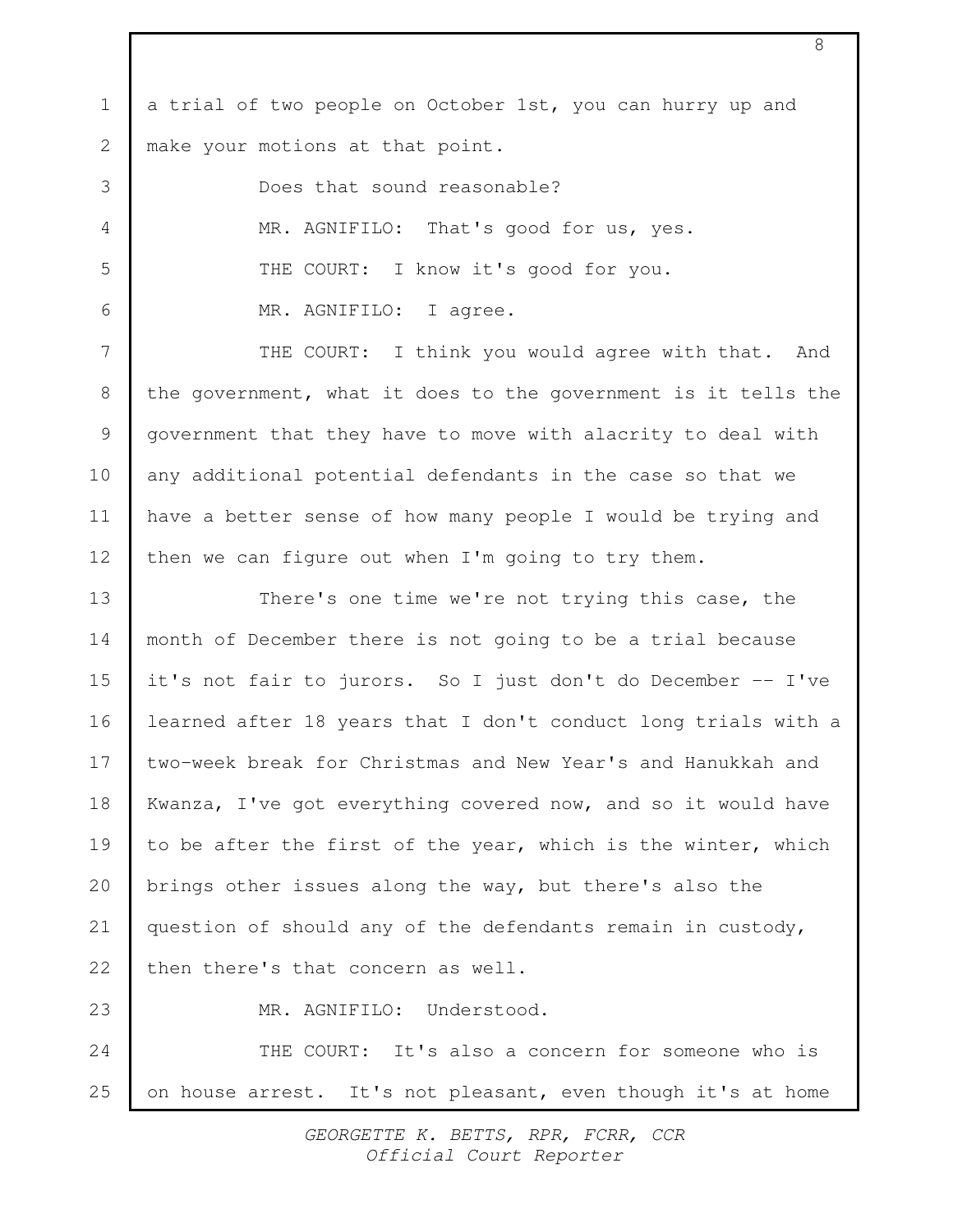it is still not pleasant and I understand all of that and there is a presumption of innocence which we have to recognize and appreciate. So why don't we set a schedule for the next meeting. But before we do, let me hear from Ms. Mack's counsel. MR. BUCKLEY: Thank you, Your Honor. We have nothing to add to Your Honor's assessment and agree with it in all respects. THE COURT: All right. Thank you. So we need to do something late in July. MS. PENZA: Yes, Your Honor. THE COURT: How about Wednesday, July 25th? MR. AGNIFILO: That's fine, Your Honor. THE COURT: Is that okay for Ms. Mack's counsel? MR. BUCKLEY: Yes, Your Honor. MS. PENZA: That's fine for the government, Your Honor. THE COURT: We'll do that at 2 p.m. on Wednesday, July 25th. And you have an application? MS. PENZA: Yes, Your Honor. In light of the ongoing trial process, we would like to exclude time in order to allow the preparation for trial. I do not -- I don't know Ms. Mack's current position. Last time Ms. Mack's position was that she wanted to waive Speedy Trial to continue to 1 2 3 4 5 6 7 8 9 10 11 12 13 14 15 16 17 18 19  $20$ 21 22 23 24 25

9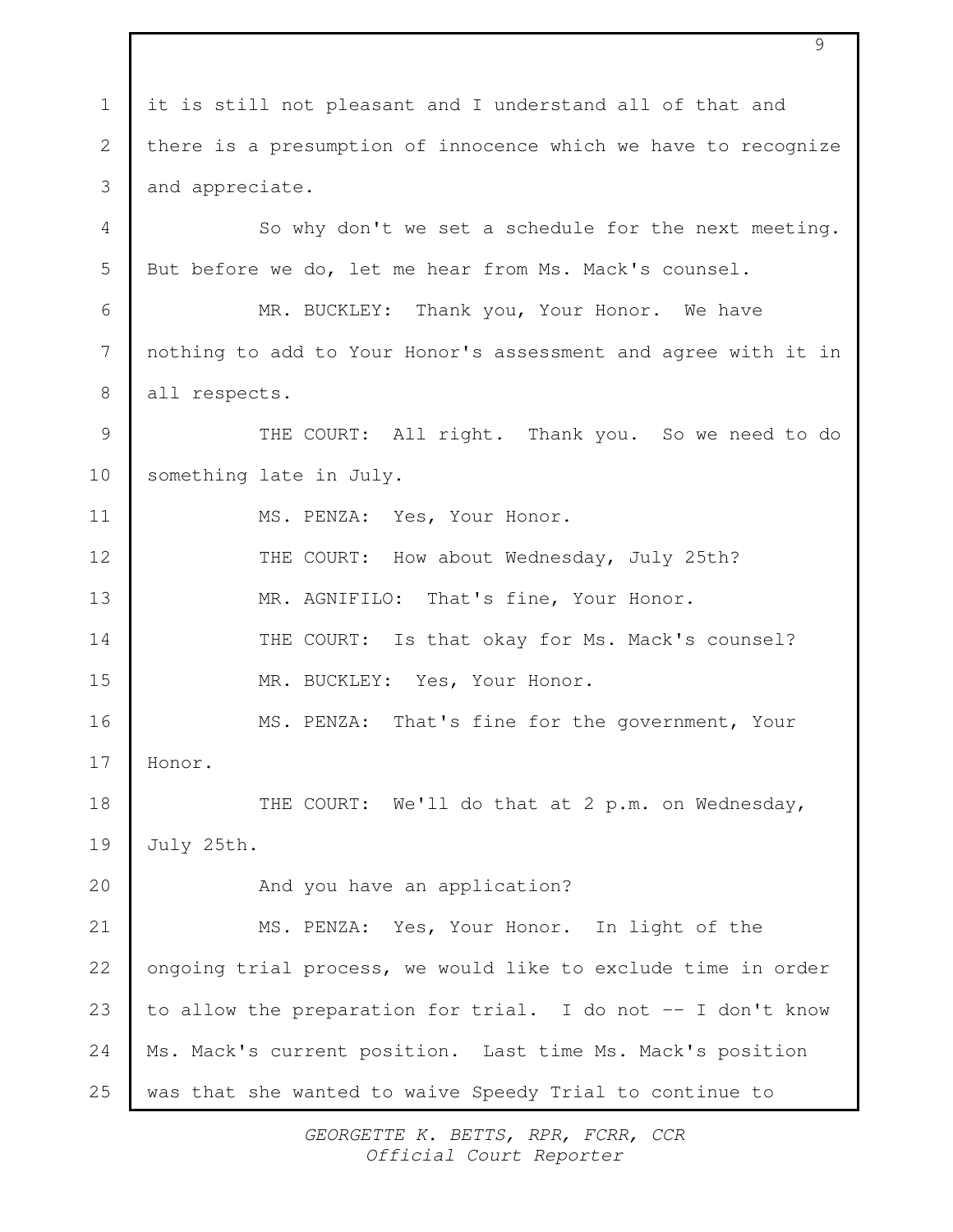engage in plea negotiations. At this time the government is still willing to engage in such plea negotiations, but we have not heard from defense counsel. THE COURT: Let's start with Ms. Mack's counsel. Does Ms. Mack's counsel consent to the exclusion of time? MR. BUCKLEY: Your Honor, we have no objection to the exclusion. We understand that additional discovery is forthcoming as soon as this week, so we have no objection because we need the additional time to review discovery and consider motions. THE COURT: Mr. Agnifilo. MR. AGNIFILO: We do not consent to the exclusion. THE COURT: All right. Under the statute, the time is excluded as Ms. Mack's counsel has not objected to the exclusion of time between now and July 25th. The time is excluded between today and July 25th, 2018, in the interest of justice for the continuation of discovery delivery and plea negotiations. MS. PENZA: Thank you, Your Honor. THE COURT: So that brings us to the next issue. MR. AGNIFILO: Yes, Your Honor. Your Honor, we've given the Court a fairly length written submission, the government has responded, we replied. I think given the circumstances of this case, a reasonable and 1 2 3 4 5 6 7 8 9 10 11 12 13 14 15 16 17 18 19 20 21 22 23 24 25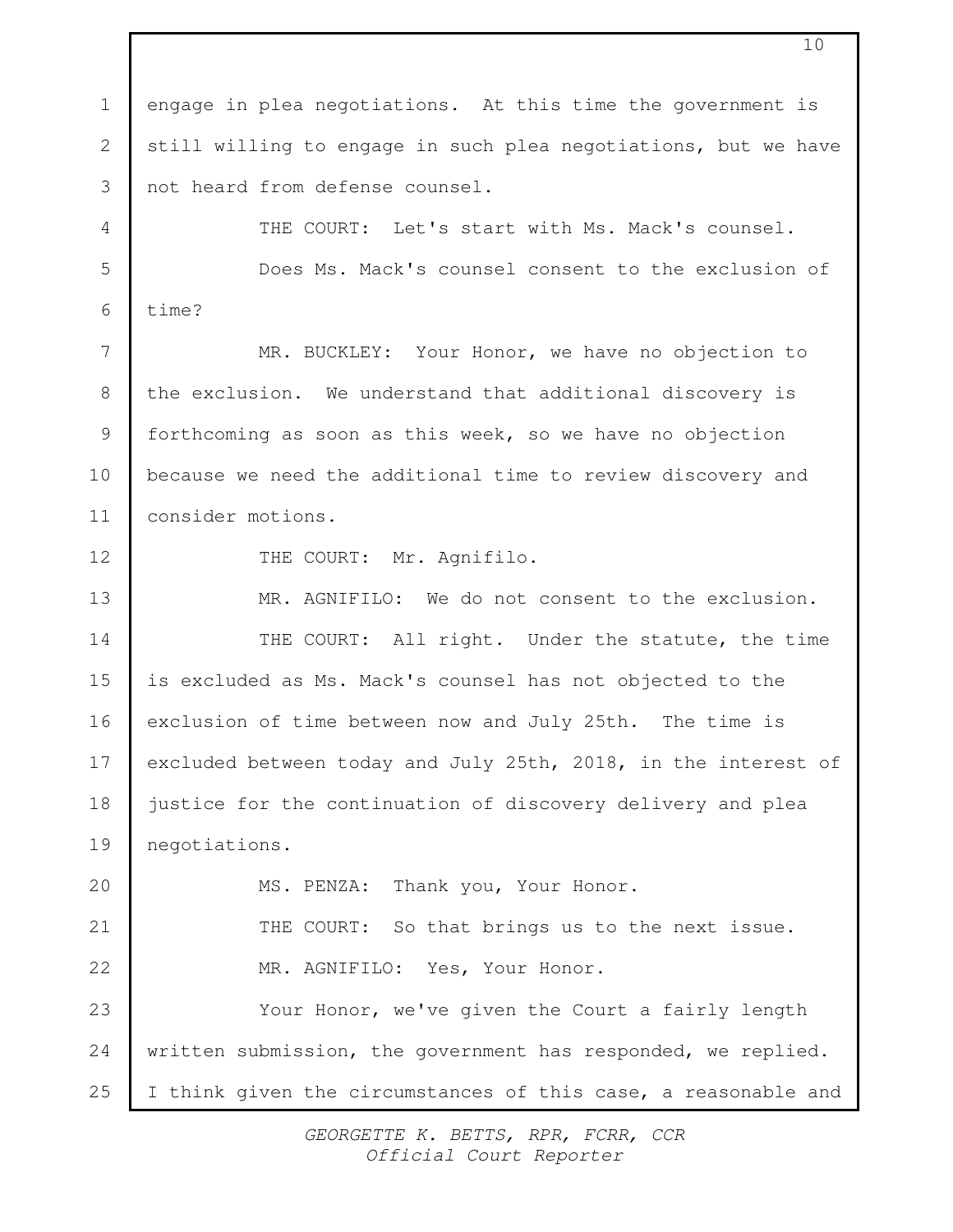appropriate set of bail conditions would be to have Mr. Raniere released on a 10 million-dollar bond; he would be secured by, at a minimum of two armed security professionals with TorchStone, and we have the former director of the U.S. Secret Service is sitting in the second row, third from the right, Mark Sullivan, who would be working with torch -- there he is, he has his hand up in the air, Judge. Who would be working with TorchStone as part of the security detail. 1 2 3 4 5 6 7 8

9

Let me put a few things --

THE COURT: I'm really curious about this concept that someone would be on house arrest basically guarded by people with guns. What is the purpose of having armed guards? Is the purpose of having armed guards that in case the individual being guarded tries to flee, they have the authority to stop him or her and possibly use their guns to stop the defendant? In other words, to shoot and kill somebody, which sounds absurd to me frankly on its face, or is it to stop people from coming in, like reporters or people who feel wronged by the individual, and then protect the individual by shooting the intruder. What is the purpose of an armed guard? 10 11 12 13 14 15 16 17 18 19 20 21

MR. AGNIFILO: Sure. So to Your Honor's first question, it is my understanding of the state of the law that someone can consent to physical force being used on him or her but cannot legally consent to deadly physical force being used 22 23 24 25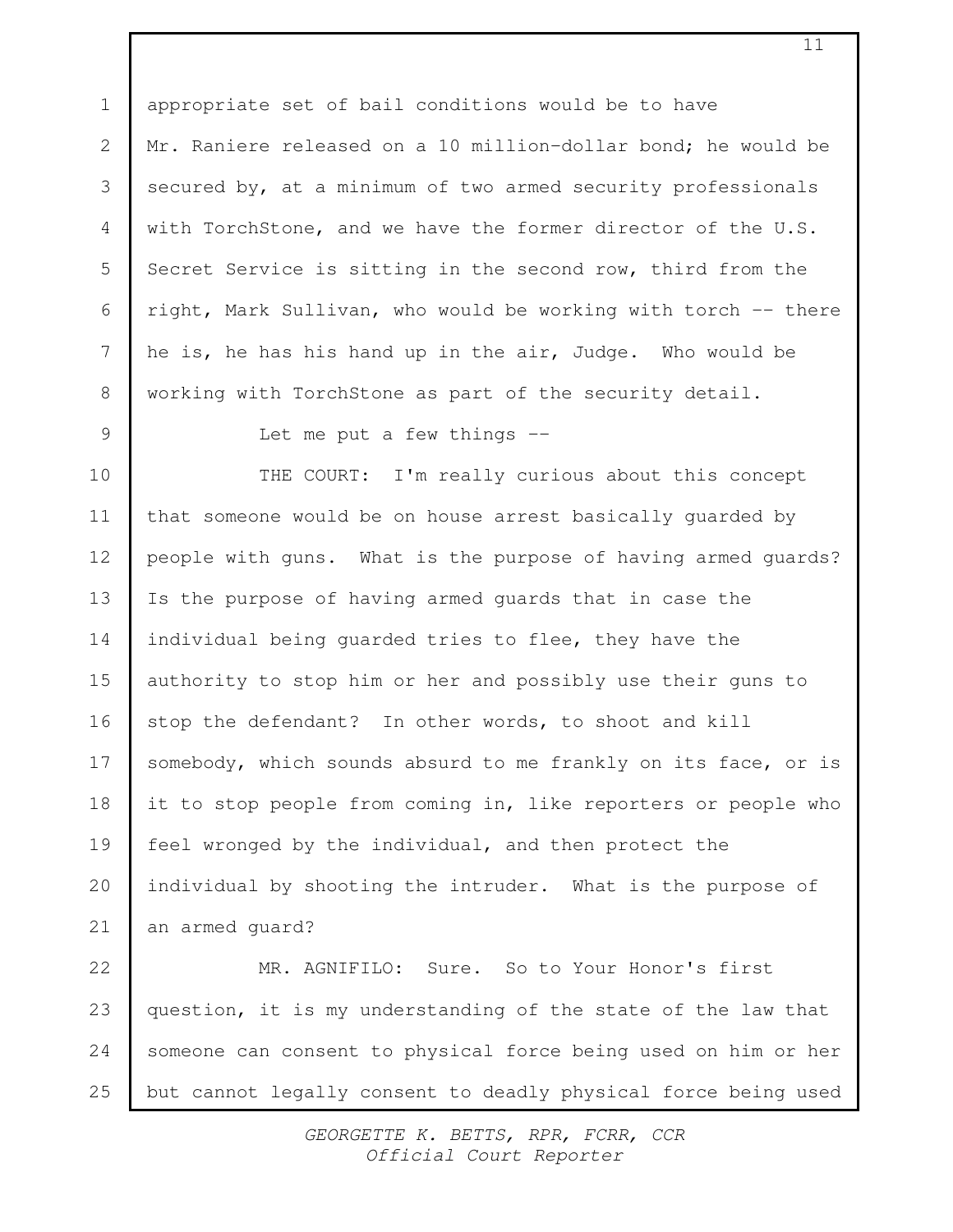on him or her. So we would consent to physical -- let me --

1

2

3

THE COURT: So then you need a couple of Karate experts, you don't need someone with a gun.

MR. AGNIFILO: If I were more imaginative I would have led with that. So the idea really at the end of the day is it's an emphasis on trust rather than arms. And it's a matter of integrity, it's a matter of reputation. The last thing, frankly, I want, the last thing that TorchStone wants, Mr. Sullivan wants is for this to go in the wrong direction, because that's -- we'd have to come back in front of Your Honor and nobody wants to be in that position. So the guns are, I don't know, the icing on the cake. What really keeps him there is there are guards -- let me back up. This goes to Your Honor might have been wondering why I structured the bail application the way I did and there's a reason. 4 5 6 7 8 9 10 11 12 13 14 15

There is a trust, a defense trust that has been created since the inception of this case. It's being administered by a trustee. The trustee has a lawyer and no defense costs  $-$  and I say this because the renting of the apartment, the paying of the armed guards would be defense costs which could not be paid unless it were ordered by Your Honor. So the guard, just to be clear, the guards and the apartment would be paid from this irrevocable trust that's been created. Right now there is no apartment because there's no bail condition authorizing the expenditure of money on an 16 17 18 19 20 21 22 23 24 25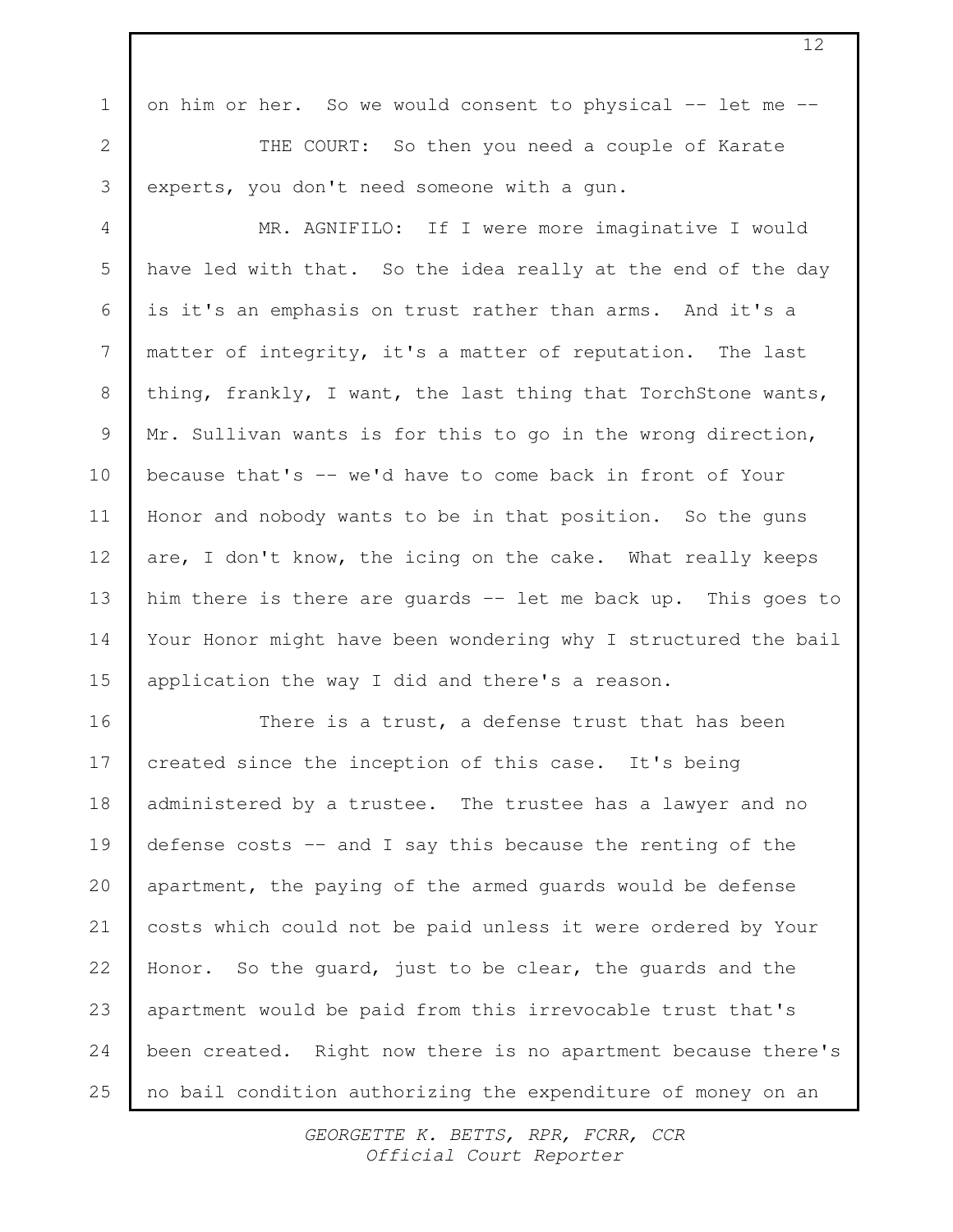| $\mathbf 1$ | apartment. So the idea is this --                              |  |
|-------------|----------------------------------------------------------------|--|
| 2           | THE COURT: I'm like the co-trustee if I agree to               |  |
| 3           | this.                                                          |  |
| 4           | MR. AGNIFILO: I --                                             |  |
| 5           | THE COURT: It's a condition precedent to the                   |  |
| 6           | expenditure of the funds that the Court agree to something of  |  |
| 7           | this nature.                                                   |  |
| 8           | MR. AGNIFILO: It ends up being that, but it's not              |  |
| 9           | that by design. It's that because they can't spend anything    |  |
| 10          | unless it's a reasonable defense cost and it's not currently,  |  |
| 11          | as we sit here today, a reasonable defense cost because it's   |  |
| 12          | not been ordered.                                              |  |
| 13          | THE COURT: Well, I'm not aware of the trustee's                |  |
| 14          | name, I'm not aware of who the settlors are of the trust, I'm  |  |
| 15          | not aware of the funds that are in the trust, but put all that |  |
| 16          | aside, this is not your client's money.                        |  |
| 17          | MR. AGNIFILO: Correct.                                         |  |
| 18          | THE COURT: No one is coming forward to be a -- to              |  |
| 19          | sign on this bail application, right?                          |  |
| 20          | MR. AGNIFILO: The way it's currently situated,                 |  |
| 21          | that's correct.                                                |  |
| 22          | THE COURT: Right. The purpose of having                        |  |
| 23          | individuals act in that capacity is that they place some moral |  |
| 24          | suasion on the defendant to adhere to the terms of the         |  |
| 25          | release. But there is no one to do that in this case, the way  |  |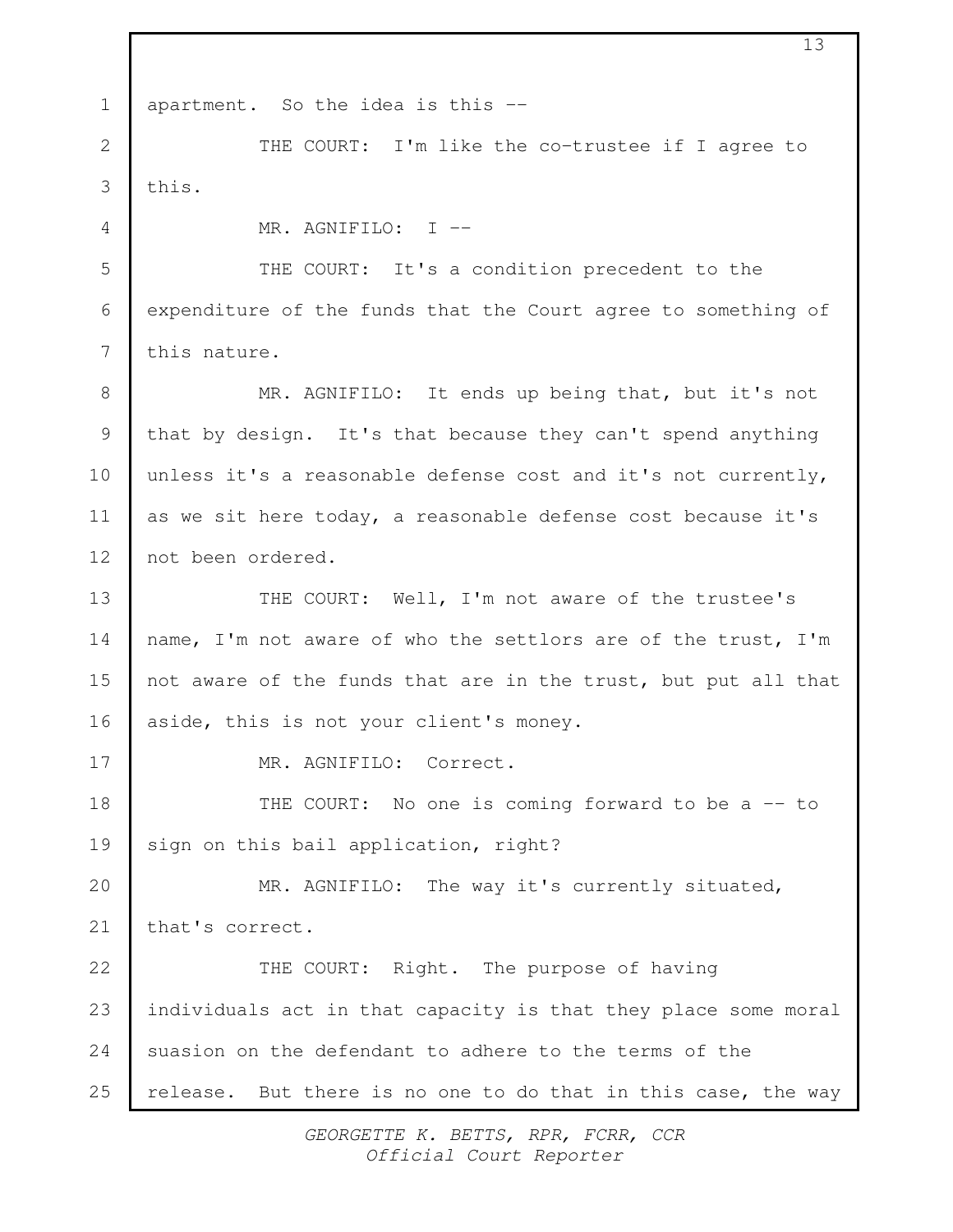you have structured it. 1

2

3

4

5

6

MR. AGNIFILO: That's correct.

THE COURT: I'm only talking about your concept.

MR. AGNIFILO: Yes.

THE COURT: This is a concept.

MR. AGNIFILO: That's right.

THE COURT: And so someone can write a check for a large sum of money, take a million dollars just out of air here, put it into an irrevocable trust and that trust could be used for the purposes that you have outlined, but there's no moral suasion placed upon the defendant to adhere to the terms of the bail because, frankly, he has nothing to lose. The only people who have something to lose are the settlors of the trust and perhaps the trustee for some fiduciary misbehavior, if that should happen, but there's nothing really that keeps the defendant in tow in effect or  $-$  he has no family members who are going to sign the bond, he's just  $-$  it's just him. 7 8 9 10 11 12 13 14 15 16 17

And so the question then becomes, assuming that we go forward with something like this, how does -- apart from the fact that there is money available, how does this guarantee that your client doesn't get on an airplane at Teterboro Airport without any kind of travel documentation and fly on a private plane to a place where he gets off the plane and nobody knows where he is, the flight plan changed in mid-flight, that happens, and he's gone? And then the only 18 19 20 21 22 23 24 25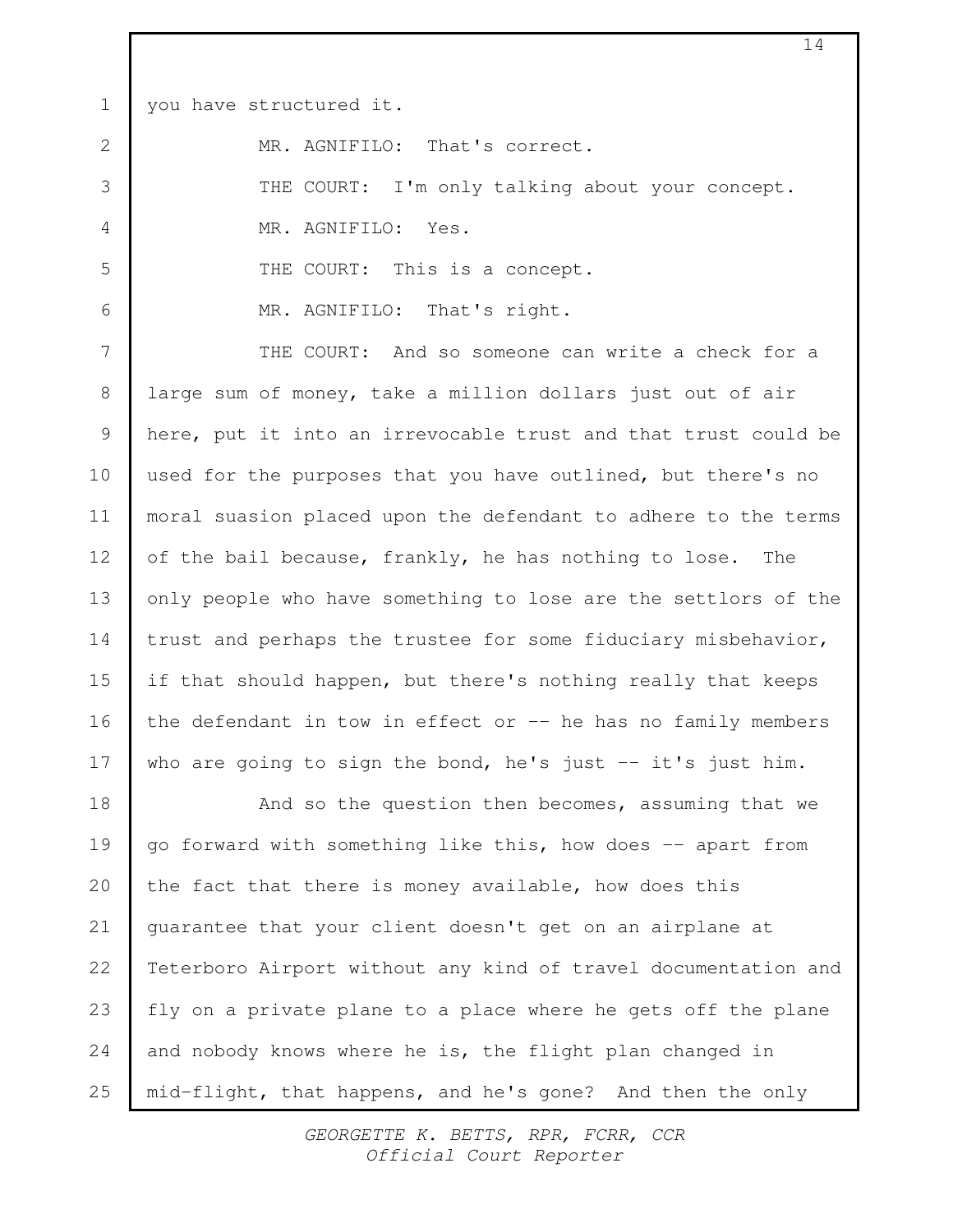thing that's out there is the bond company, which has to pay \$10 million because he absconded.

1

2

3

4

5

MR. AGNIFILO: There is two things: First, Mr. Sullivan and the other agents of TorchStone aren't going to let him do that. They're not going to let him leave.

Now, I think to Your Honor's other question, the rules of engagement, as I understand it -- and it's a direct question, I want to give Your Honor a direct answer -- I don't believe they've been authorized to shoot him unless it were an independently dangerous situation. It's a complicated analysis and probably not one that I'm able to make. But that's what -- we have very experienced former law enforcement personnel who are putting their reputations on the line and rather than moral suasion, we have guards. Moral suasion is usually the thing that's compelling in these courtrooms for bringing something back. Here we have something that's more immediate and more compelling, I submit, which is that we have actual guards, at least two of them depending on the location, who are not going to let him leave and who, if there was any inkling of him trying to leave or do anything inappropriate whatsoever in violation of Your Honor's condition, would immediately tell anybody Your Honor wanted us to tell, including the prosecutors, including pretrial, including the Court if the Court wanted to be involved in that. Anybody Your Honor wanted us to tell they're going to tell. This is 6 7 8 9 10 11 12 13 14 15 16 17 18 19 20 21 22 23 24 25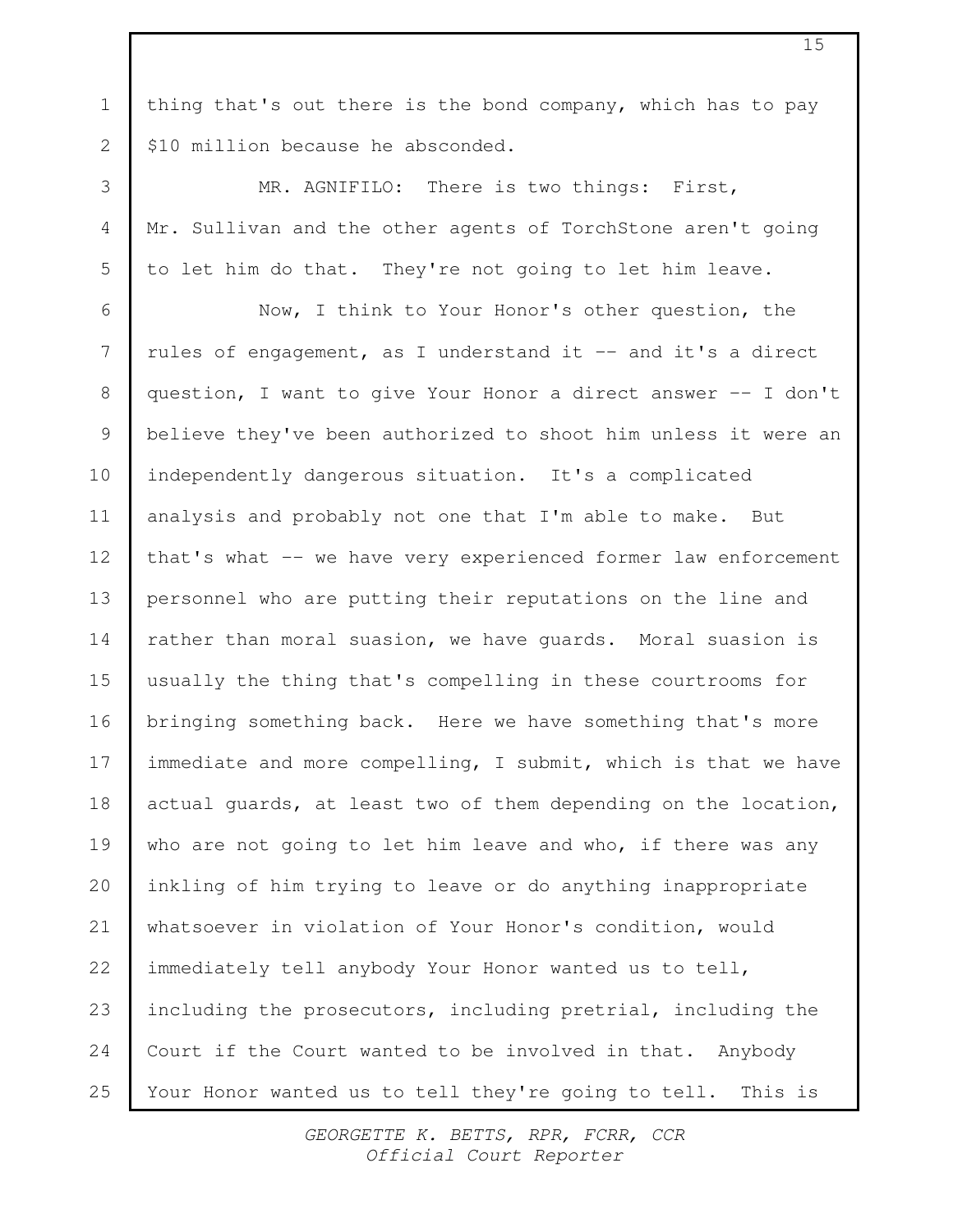not the kind of thing where anybody is going to want that to happen. 1 2

My job in this case is if the case goes to trial, I try the case. The guard's job is to make sure Mr. Raniere is safe, secure, that he comes back to court each and every time he has to come back to court through the end of this proceeding. So what we lack in moral suasion, and Your Honor is right about that, I think we more than make up for in armed personnel who are going to secure an apartment that, not that Mr. Raniere chooses, that they choose. We're happy to have pretrial services or anyone from the government or the FBI involved in that process. We're not trying to keep anybody out. 3 4 5 6 7 8 9 10 11 12 13

And the benefits really are these, and I think this is a significant one. We have a very, appropriately so, restrictive protective order in this case. I think it is easier, it's safer, it's more secure to review discovery not in a prison setting and to prepare a defense in a fairly complicated case, and a complicated case where there might be superseding indictments into the future and we all know the government is continuing to investigate, not in a prison setting. 14 15 16 17 18 19 20 21 22

And here while it's a little, admittedly, unorthodox the way we structured the bond package, I think it's very effective. He won't have his passport, he can't apply for new 23 24 25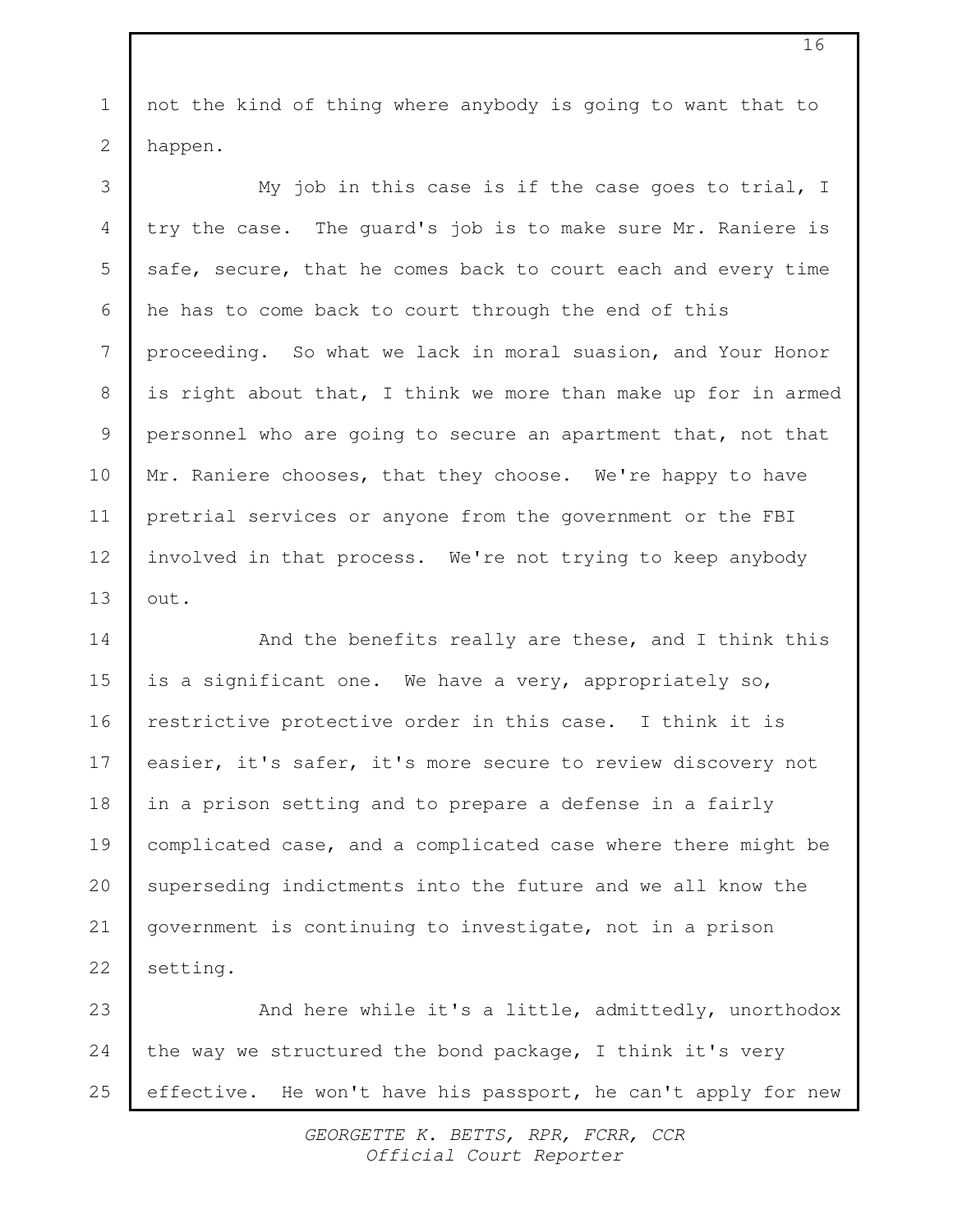passports and he's going to be watched by guards with a GPS monitor. So there really are belts and suspenders on this one. He can't leave because Pretrial Services will have a GPS monitor on his ankle. He can't leave because he doesn't have a passport to leave and he can't leave because he has armed guards who are former very high level law enforcement officials whose own credibility -- and I mean that's really at the end of the day I think, you know, a form of moral suasion and not on the defendant but on the integrity of the process. The last thing these guys are going to want to have to happen is Keith Raniere sneaks out behind their back. That would be a disaster for them professionally. It would be a disaster for me professionally, I'll say that in front of Your Honor. Nobody wants that to happen, that would be horrible. And I have every reason to expect that he's going to come back to court, he's going to fight this case. I don't want to get too much into the merits of the case, I think it's a triable case, it's an interesting case, it's a serious case and it's a triable case. THE COURT: What about the situation with him going down to, what was it, Puerto Vallarta -- MR. AGNIFILO: Mexico. THE COURT: -- Mexico and staying in a gated 1 2 3 4 5 6 7 8 9 10 11 12 13 14 15 16 17 18 19 20 21 22 23

that he couldn't be -- he couldn't be checked as to his email. 25

24

community and operating an email account with the protection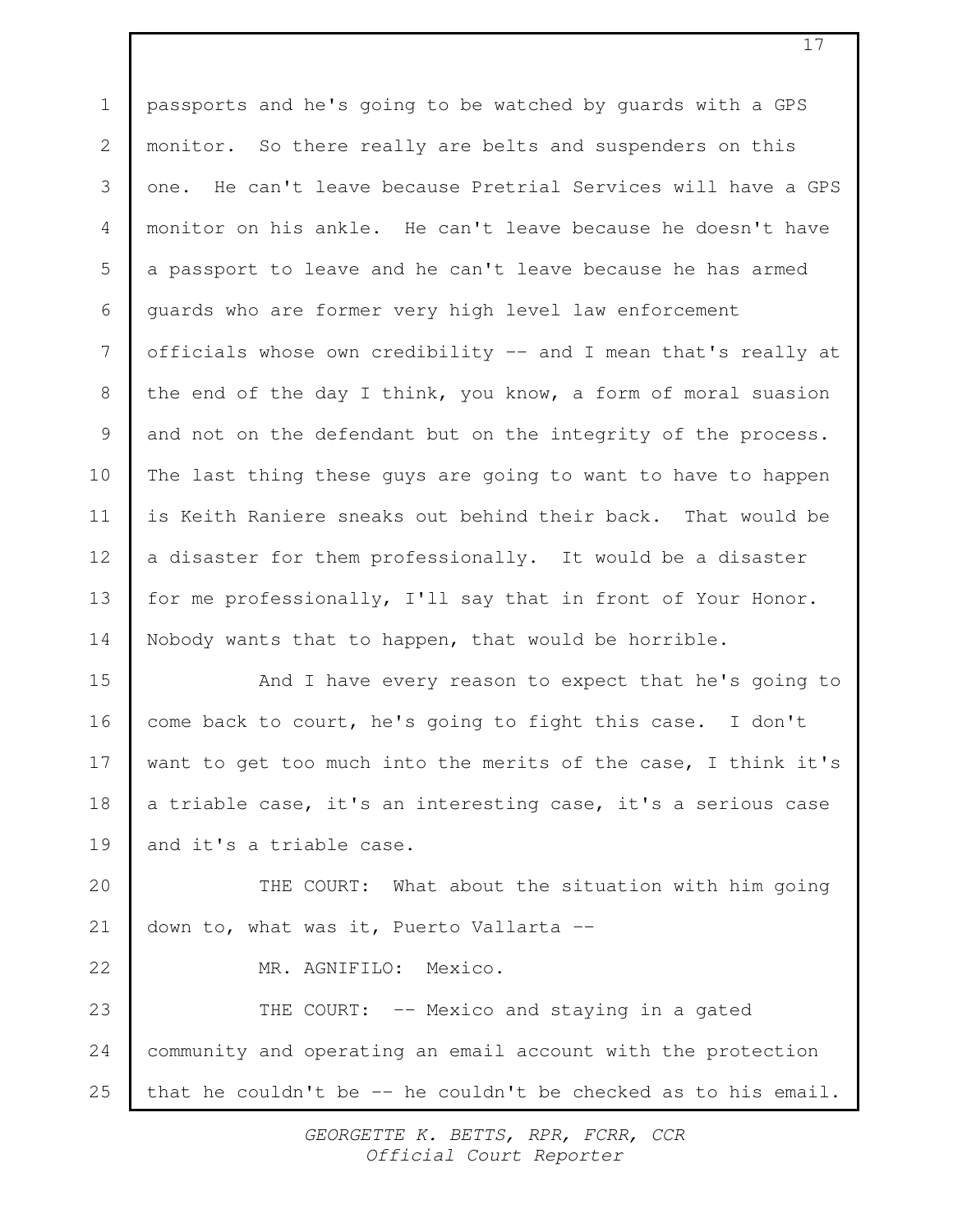MR. AGNIFILO: So I think for better or worse --THE COURT: Why? Why would you do that if you were not trying to evade law enforcement? MR. AGNIFILO: Because there are two, in what I've seen, well-entrenched, passionate factions having nothing to do with law enforcement that surround Mr. Raniere. There are people in Nxivm and in DOS, some of whom are very loyal to Mr. Raniere, and there are people who have left Nxivm and/or DOS who are, from what I've seen, equally passionate anti-Raniere folks. And I don't tend to reference the press in Court matters, but I think it's interesting to note, I think The New York Times magazine piece the journalist noted people were taking photographs of her and others at different points in time. So there's no reason to think -- and I can go through the details of Mexico, there is no reason to think Mr. Raniere was evading law enforcement. I think he was trying to remain secure in the face of people who I don't think mean him well. And that's certainly his belief and that's the belief of some other people. I don't besmirch these people, they are entitled to their views. But Your Honor asked why would he do that and I think that's the reason. The reason more pointedly, and I know the government was concerned about his trip to Mexico, the mother of his child's visa was about to expire and they traveled to Mexico 1 2 3 4 5 6 7 8 9 10 11 12 13 14 15 16 17 18 19 20 21 22 23 24 25

> GEORGETTE K. BETTS, RPR, FCRR, CCR Official Court Reporter

18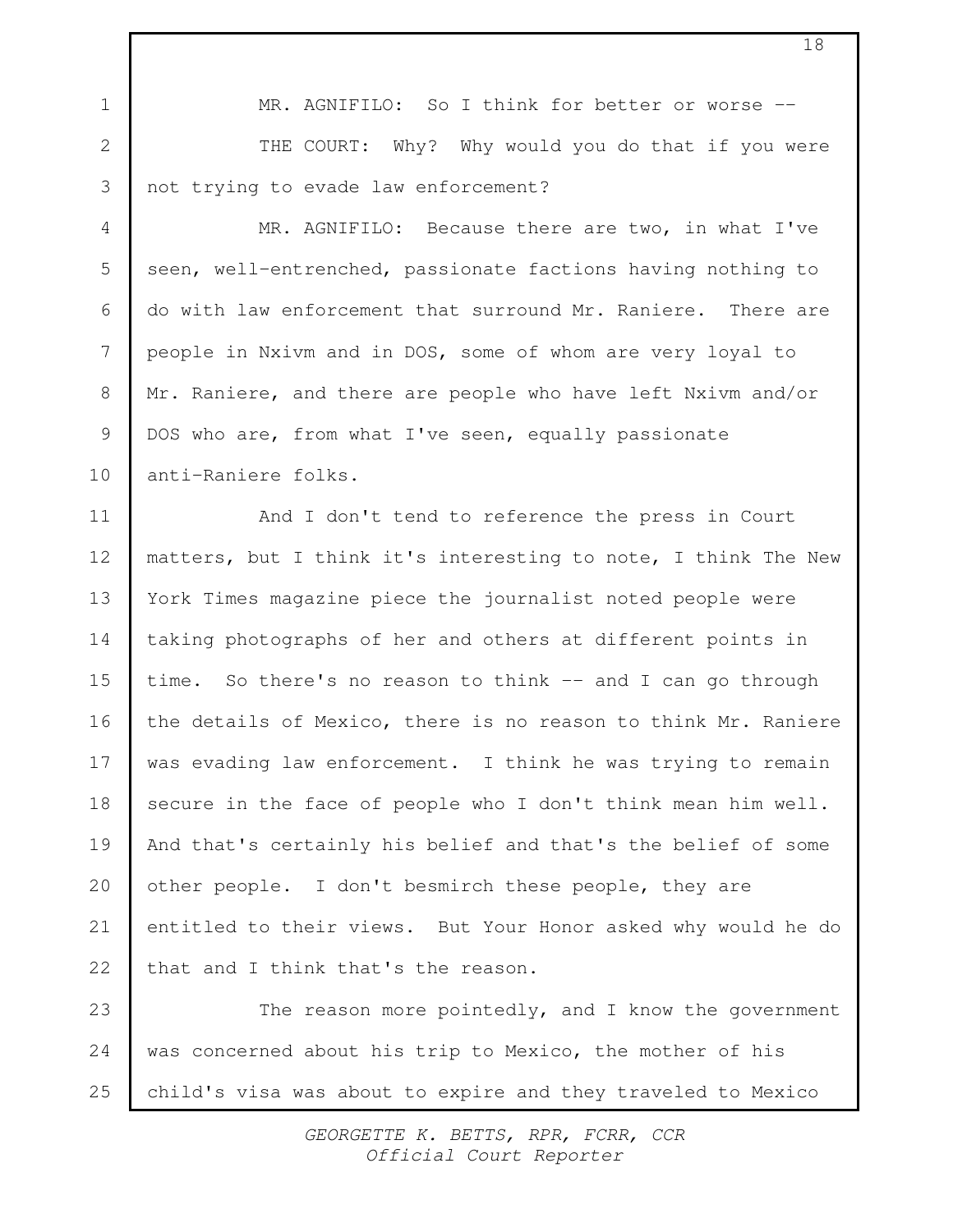and when they traveled to Mexico -- we have this in our written submission -- THE COURT: But they are not living in Puerto Vallarta, they are living five hours away somewhere. MR. AGNIFILO: I think you're right, I don't think they're in Puerto Vallarta. THE COURT: He's in one place and they are more than down the road, they are in another area of the country. MR. AGNIFILO: I can double check, I thought they were all together. Just give me one second, Your Honor. MS. PENZA: Your Honor, at the time of the defendants apprehension in Mexico the mother of his child I believe was in Monterrey, while the defendant was in the Puerto Vallarta area with DOS slaves. THE COURT: With who? MS. PENZA: With DOS slaves including his co-defendant, Ms. Mack. THE COURT: Oh, you called them DOS slaves, I see. All right. MR. AGNIFILO: So -- THE COURT: So, look, I understand that your presentation, very extensive, clear presentation, I'm concerned about the fact that what could happen is that you've got these law enforcement people, who retired, who are in this organization, this company, and if he has people who are mad 1 2 3 4 5 6 7 8 9 10 11 12 13 14 15 16 17 18 19 20 21 22 23 24 25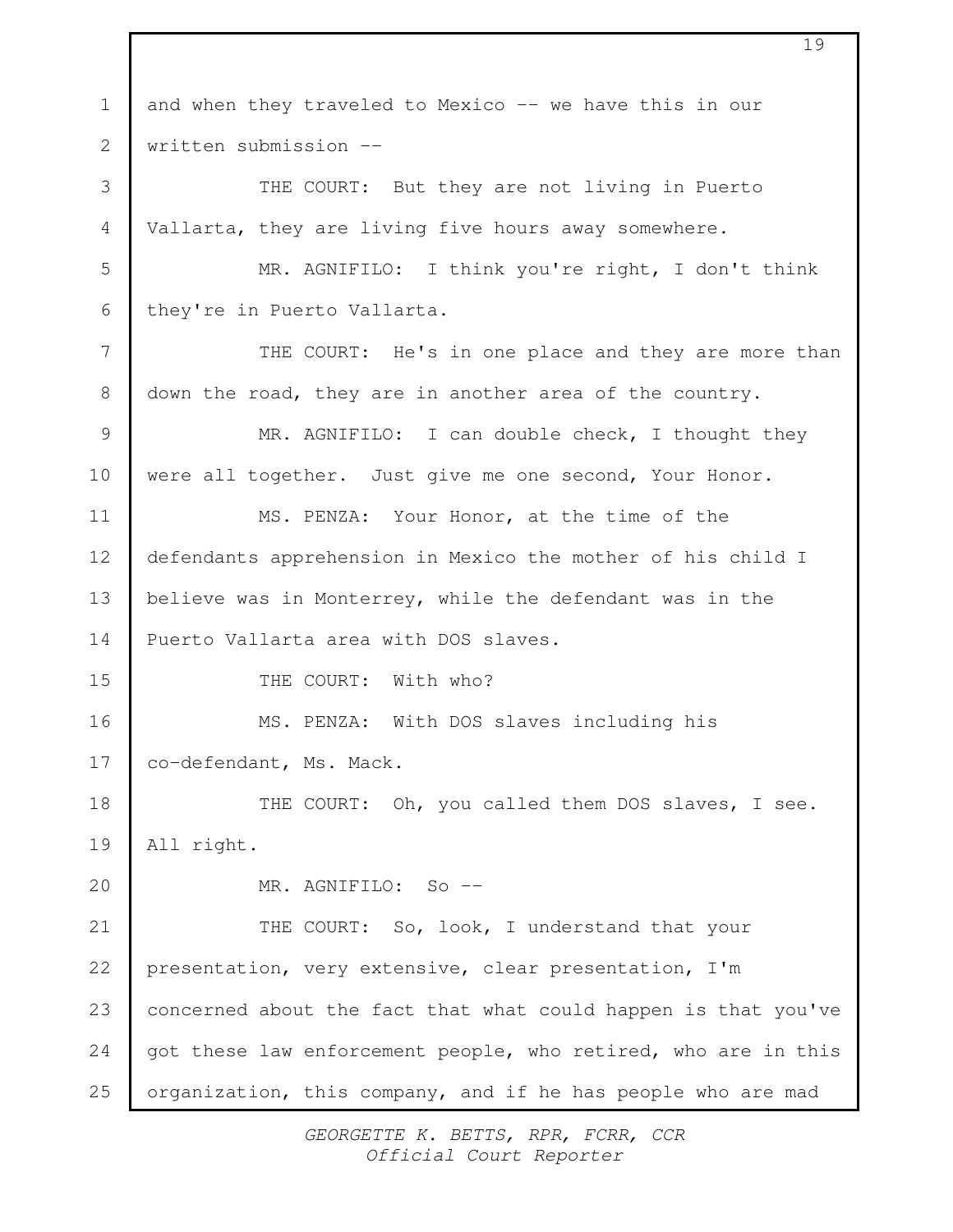at him then everybody is at risk because he's at risk. If these people come after him and then you've got people protecting him with guns. This is not your ordinary bail application, you understand that. 1 2 3 4

MR. AGNIFILO: I do, I do. But I don't think there's any reason to think that anyone is going to resort to violence. 5 6 7

8

THE COURT: No.

MR. AGNIFILO: We haven't had that. This group, and what I mean by the group sometimes it was one group, and then people left, are much more in to trying to figure out who is speaking to who and what they are saying. I mean, they are much more likely to try and hack into -- I'm not suggesting any of this, I'm just saying what I think the reasonable fear would be, they are trying to hack into different communications rather than hurt someone. I don't think there's -- I have not seen any evidence of anyone trying to hurt anyone and so we don't have that problem under our situation because he's not going to have any Internet access. If Your Honor permits him to have a computer on site, it's not going to be hooked up to the Internet. We're going to basically stick a disk in it and go through the government's discovery to the extent that we can. So I don't think we're setting up a situation where we're going to have violence. I think we're just setting up a situation where he is more able 9 10 11 12 13 14 15 16 17 18 19 20 21 22 23 24 25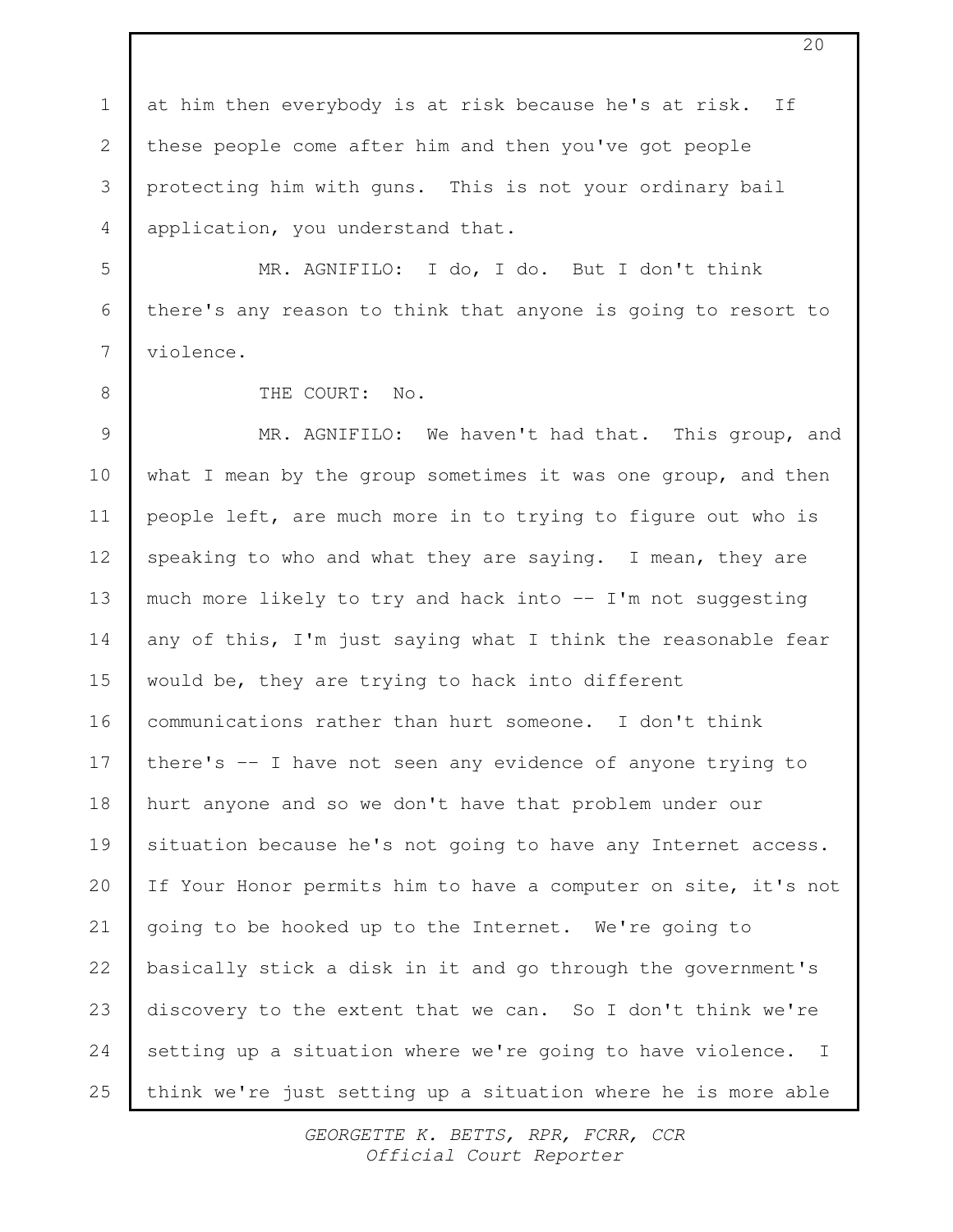to defend himself, easier for his lawyers to see him, easier for his lawyers to spend time with him and spend time going through the extensive discovery that we've gotten and will be getting on the computer and preparing this case for trial. I mean -- THE COURT: All right. MR. AGNIFILO: Thank you, Judge. THE COURT: Is there anything you would like to say about any of this, ma'am? MS. PENZA: Your Honor, only if you have any questions, I believe our submission was fairly extensive. THE COURT: Well, you're concerned about the fact that we don't know where this money is coming from and the fact that people who have private jets can fly people wherever they want to fly them and they don't necessarily have to have travel documentation in order to do that, and we really don't know whether in effect we're setting up a private jail here, and does the Court have to start taking into account the fact that what the Court may be sanctioning is in effect a private jail with all the accoutrements of a mansion perhaps. People with a great deal of money can set up a private jail with all kinds of amenities, then it sort of makes a mockery of the system of justice, while other people can't get a hundred dollars together to get out of Rikers Island. I think this is a really big problem. It's not just 1 2 3 4 5 6 7 8 9 10 11 12 13 14 15 16 17 18 19 20 21 22 23 24 25

> GEORGETTE K. BETTS, RPR, FCRR, CCR Official Court Reporter

21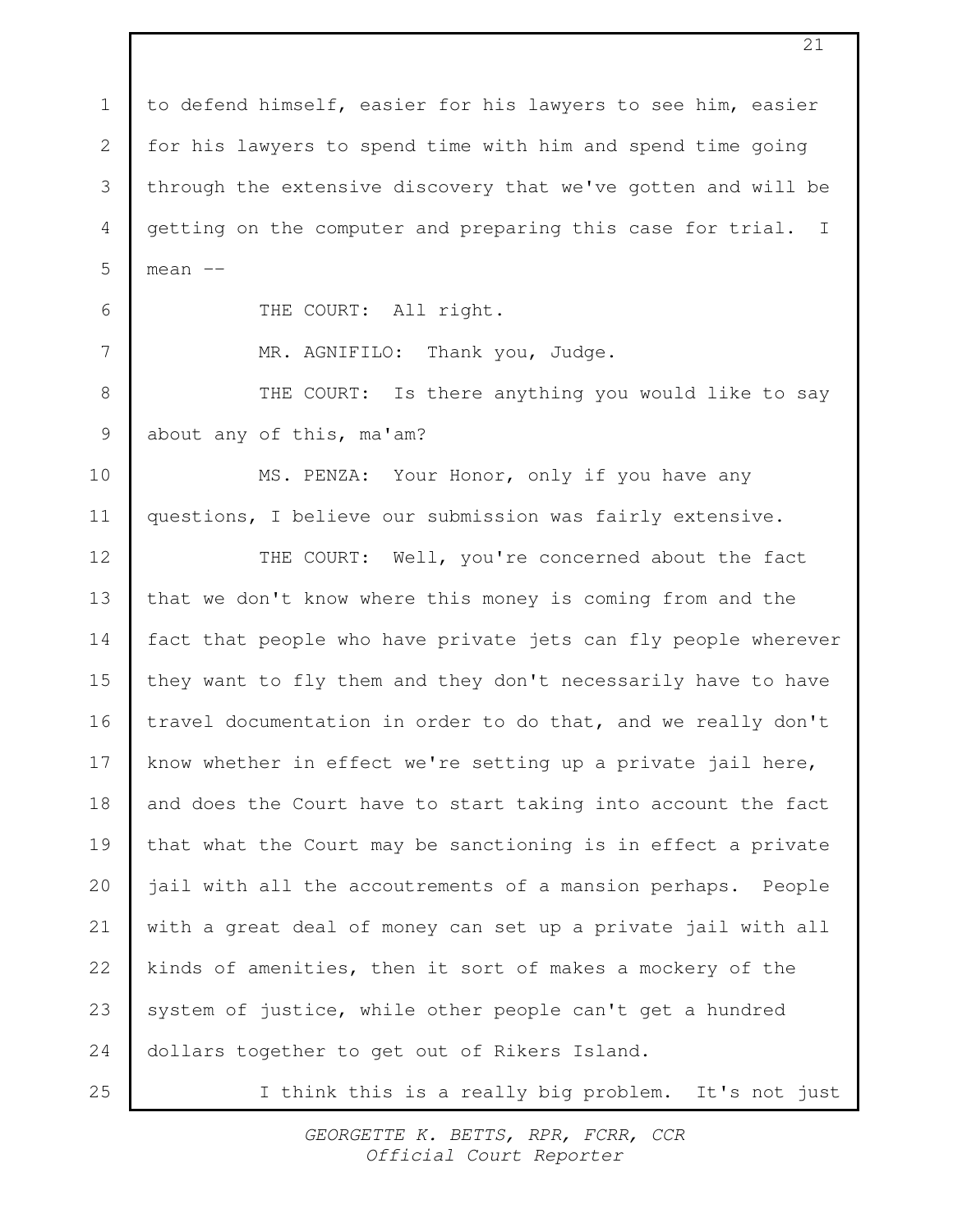a social problem, it's a criminal justice problem and I don't know that I want contribute to it unless I know who is providing the money and how much we're talking about. If it's going to be a hundred thousand dollars a month for private gun-toting guards and placement in some sort of a home that I don't know the nature of, then I'm a little bit concerned about it, even apart from the issue of the possibility of flight. 1 2 3 4 5 6 7 8

I'm concentrating on flight, but I think that if we get past the issue of flight and we move on to some of these other issues, I know that some courts have addressed these other issues, I'd prefer not to have to do that, but does the government have a position on all of that? 9 10 11 12 13

MS. PENZA: Yes, Your Honor. So, Your Honor, the government absolutely believes that the private jail concept has inherent problems, but this case in particular is a case where it clearly is not the right outcome. The only cases in which this type of private jail has been allowed, which does have enormous policy implications, have been cases in white collar criminal cases where the defendants themselves were putting up enormous sums of their own money. And in this situation, Your Honor, the defense counsel has given his best guess as to who is financing the trust in this case -- THE COURT: You mean he's given a guess? MS. PENZA: Yes, Your Honor. 14 15 16 17 18 19 20 21 22 23 24 25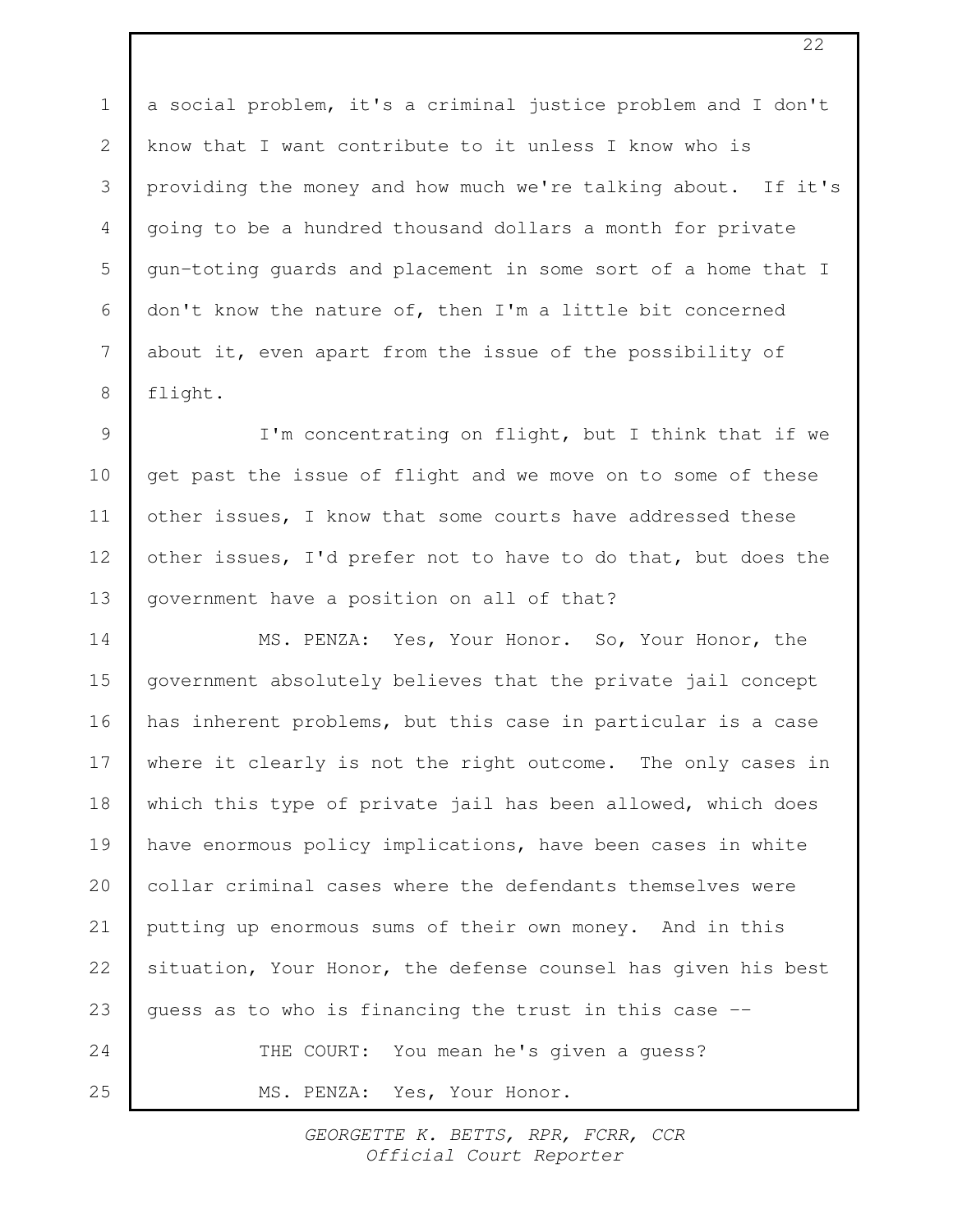| $\mathbf 1$ | THE COURT: He doesn't know.                                   |
|-------------|---------------------------------------------------------------|
| 2           | MS. PENZA: He doesn't know.                                   |
| 3           | THE COURT: Let's put it this way, he hasn't                   |
| 4           | indicated that he knows.                                      |
| 5           | MS. PENZA: He hasn't indicated that he knows. He              |
| 6           | has indicated who he believes may be funding the trust.       |
| 7           | MR. AGNIFILO: $I$ -- it's better that I quess. I              |
| $8\,$       | mean, I don't know in that I've never seen the trust          |
| 9           | documentation, but, you know, $I'm - I'm -$                   |
| 10          | THE COURT: When a surety comes in here I get to               |
| 11          | question the surety. I get to say, what is your relationship? |
| 12          | How do you know this person? What's in it for you? Are you    |
| 13          | going to be able to cast moral suasion on this individual to  |
| 14          | guarantee that this person is going to come back? I get to do |
| 15          | that.                                                         |
| 16          | What your structure or the structure that's been              |
| 17          | sort of devised eliminates is the role of the Court in making |
| 18          | a fair judgment as to whether if, by releasing someone,       |
| 19          | they're likely to show up again in court absent, you know,    |
| 20          | qunfire. So I'm just concerned about that as much as I'm      |
| 21          | concerned about anything else.                                |
| 22          | MR. AGNIFILO: Just so Your Honor -- I didn't want             |
| 23          | to interrupt the prosecutor.                                  |
| 24          | THE COURT: Continue.                                          |
| 25          | MR. AGNIFILO: Go ahead.                                       |

 $\lceil$ 

23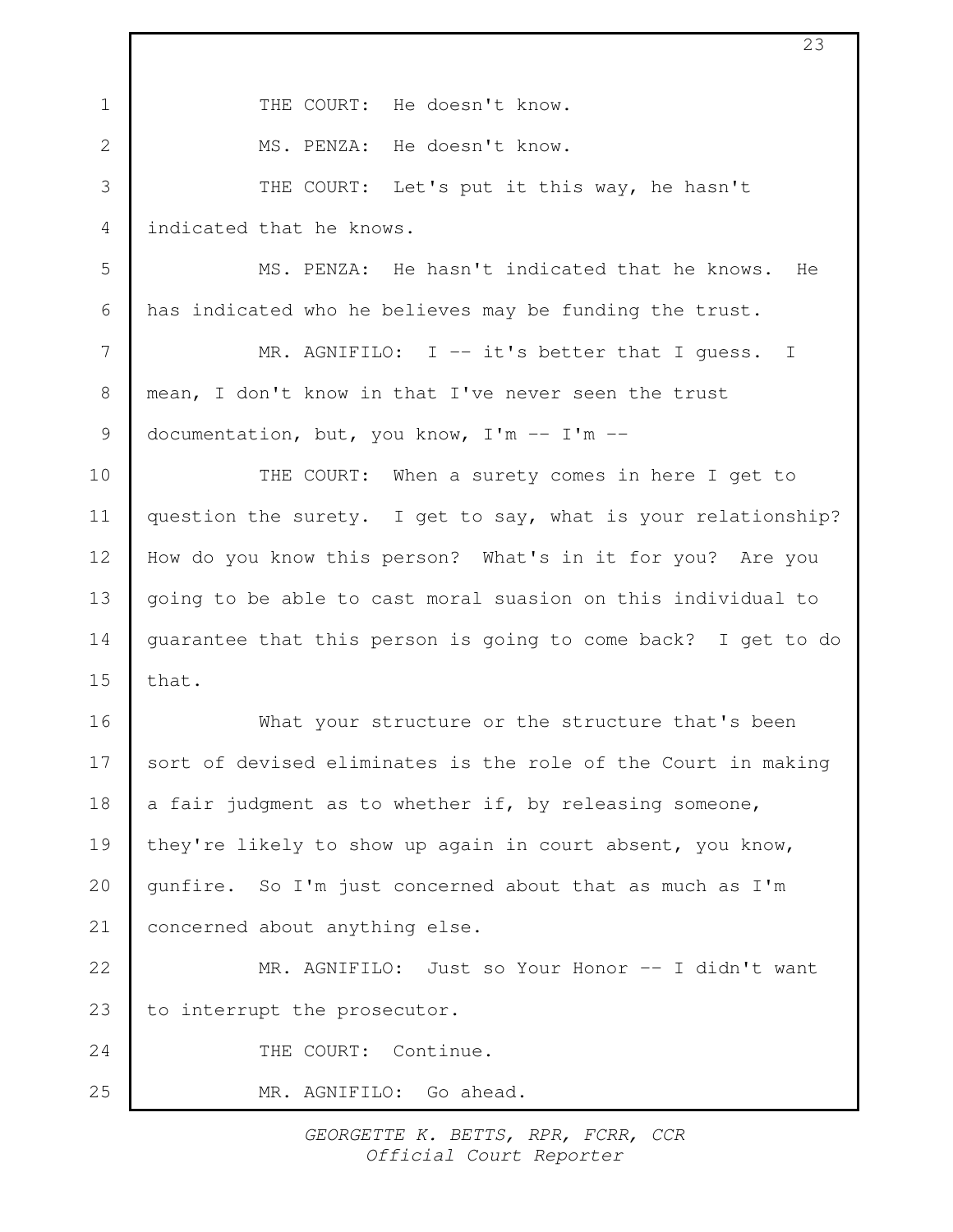MS. PENZA: So, Your Honor, the person who the government believes, based on Mr. Agnifilo's guess -- THE COURT: We've all guessed. We've all read the article in The New York Times magazine, all right. I made a promise in my life never to finish any article in The New York Times magazine because they're all too long, but I made an exception regarding this article. I read the whole thing, so I've read everything that was put forward there. MS. PENZA: All the way to my shoes, Your Honor. THE COURT: That's all I know about this case is what I read in The New York Times magazine and the Albany Times Union. Okay? MS. PENZA: Understood, Your Honor. THE COURT: So that's the extent of my understanding. And so based on that, I could reach certain guesses. MS. PENZA: Okay, so, Your Honor, based on that guess, this is a person who the government does believe has acted as a co-conspirator in criminal activity with the defendant. THE COURT: Who has? MS. PENZA: The person who is funding this trust --THE COURT: Yes. MS. PENZA: -- has acted as a co-conspirator of the defendant over many years. And given that, and in addition to 1 2 3 4 5 6 7 8 9 10 11 12 13 14 15 16 17 18 19 20 21 22 23 24 25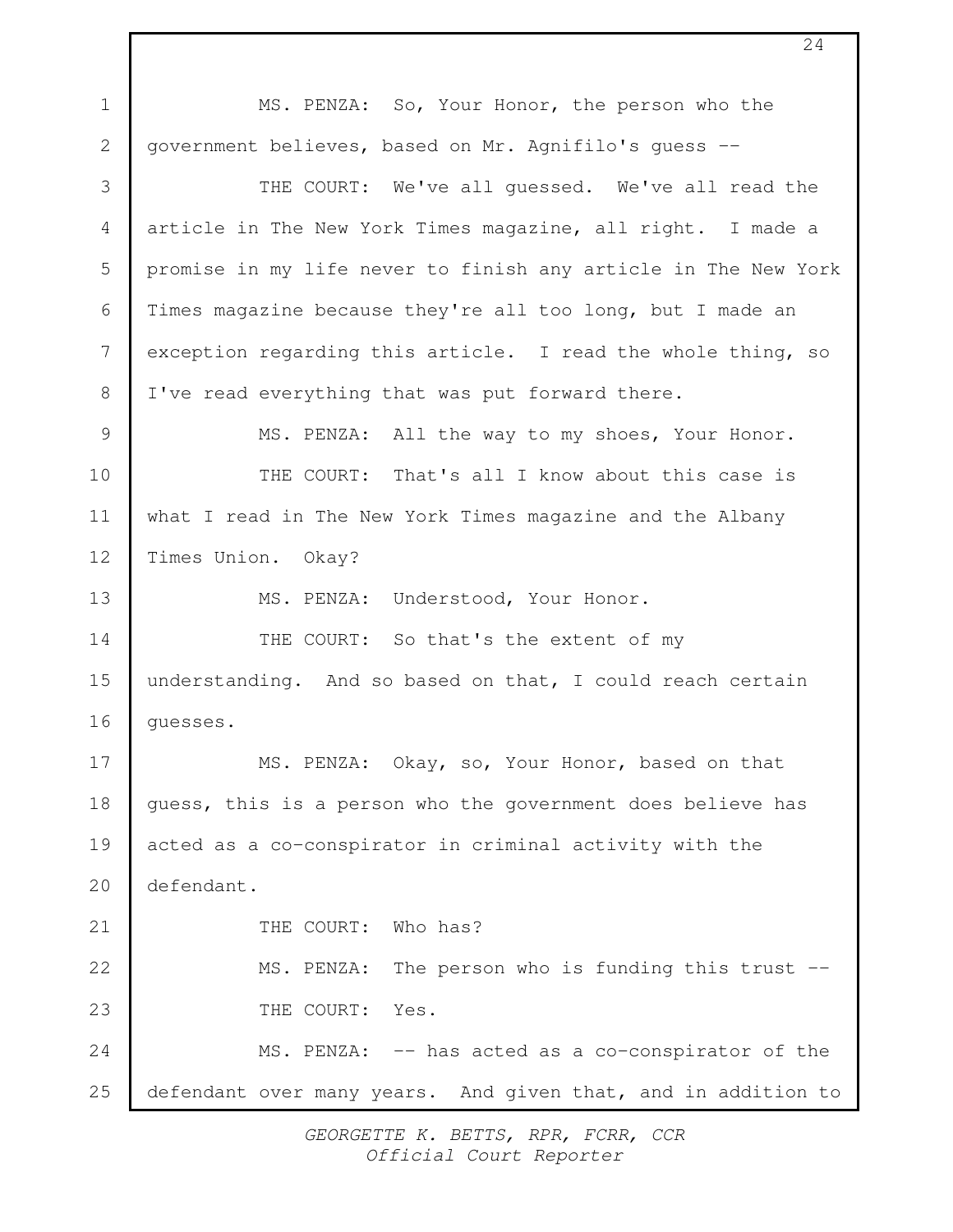the fact that over years she has given -- when we're talking about amounts of money -- 1 2

3

4

9

11

THE COURT: He or she.

MS. PENZA: Yes, Your Honor. He or -- this person on one occasion, just to give Your Honor an example, provided a 65 million-dollar loan to the defendant for the commodities market, which then all of that money was lost and has never been repaid. So this is the type of amounts of money. It is really unimaginable wealth and limitless wealth that we're talking about here. So the idea that any amount of money would not be worth it to this person to allow the defendant to flee, should we end up in that situation, is unimaginable. 5 6 7 8 10 12

And she -- this person, is also somebody who, Your Honor, is equally capable along with the defendant of trying to live off the grid. We're talking about people with private islands, talking about people with access to private air travel, which the defendant has participated in. People who have also been using encrypted email. People who have also been dropping their phones so that the government is unable to track them. So this is the environment we're operating in, Your Honor, and so we do believe that the risk of flight is significant in this case. But, Your Honor, we also believe that this, unlike many cases in which private jails have been proposed, is a case where there is real danger to witnesses, to victims if the defendant is released. 13 14 15 16 17 18 19 20 21 22 23 24 25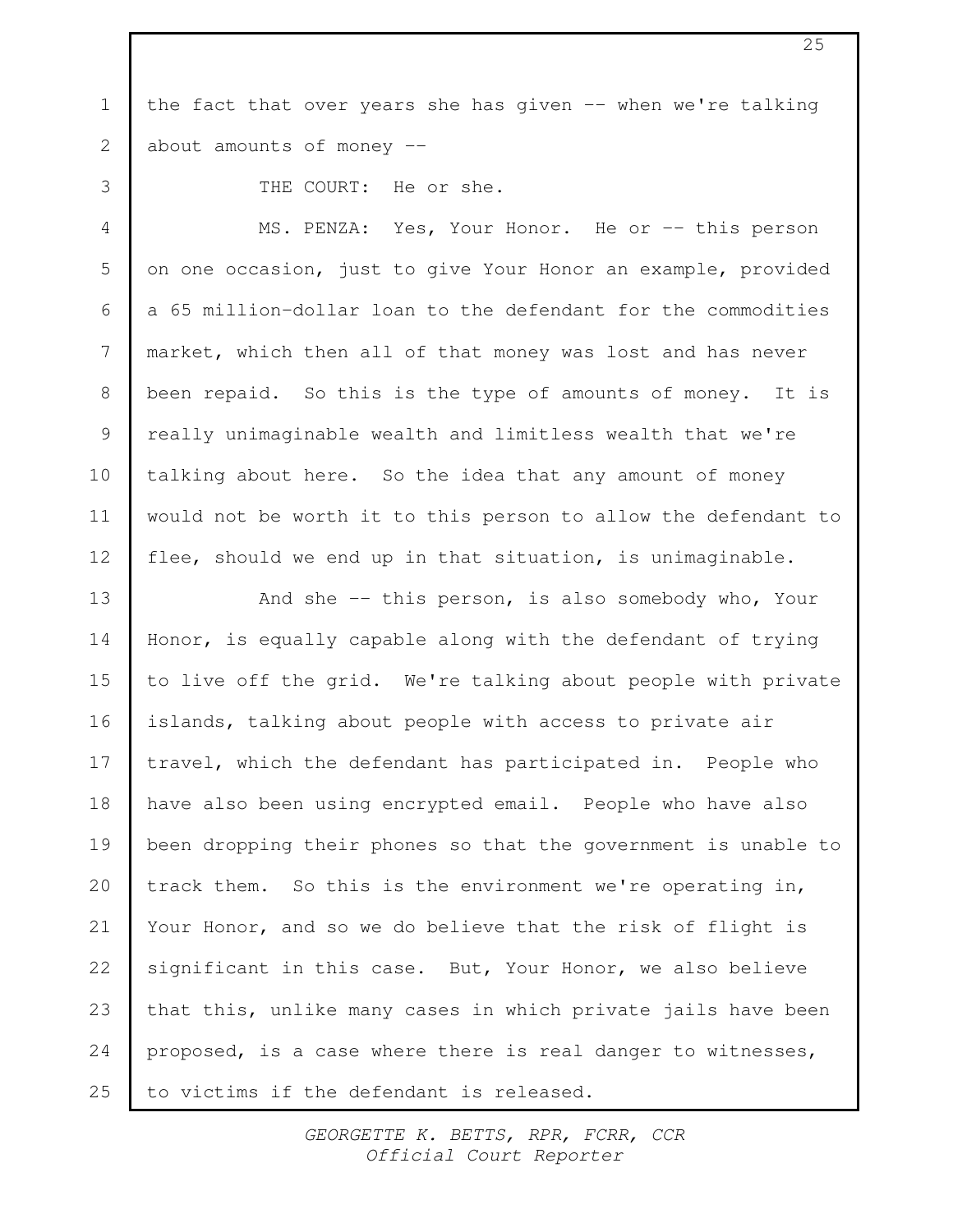This is somebody who has a network operating around the world that literally one text message he can mobilize hundreds of people who could do his bidding and so that, with all due respect to Mr. Sullivan, there is nothing that Mr. Sullivan is going to be able to do on a day in, day out basis to prevent something like that from happening, Your Honor, and people are truly petrified of the defendant. This is an organization that has operated for years by manipulating people, by abusing people and by intimidating them. THE COURT: Anything else before I rule? MR. AGNIFILO: Yes. So we have spoken about this and Your Honor's right, Your Honor's suspicion of who is funding the trust, whether that's a hundred percent or 99.5 percent, that's exactly what it is. THE COURT: My suspicion is not a suspicion, I'm just saying that in the ordinary course sureties come before the Court and explain what their relationship is with a defendant and attempt to give the Court some assurance that as a surety they are doing so voluntarily, that they have a relationship, that they will do everything they can to oversee the defendant's behavior to the extent that the defendant will return to court, and provide that sort of assurance or group of assurances so the Court can feel that there is a strong likelihood that the person will not abscond, among other things. 1 2 3 4 5 6 7 8 9 10 11 12 13 14 15 16 17 18 19 20 21 22 23 24 25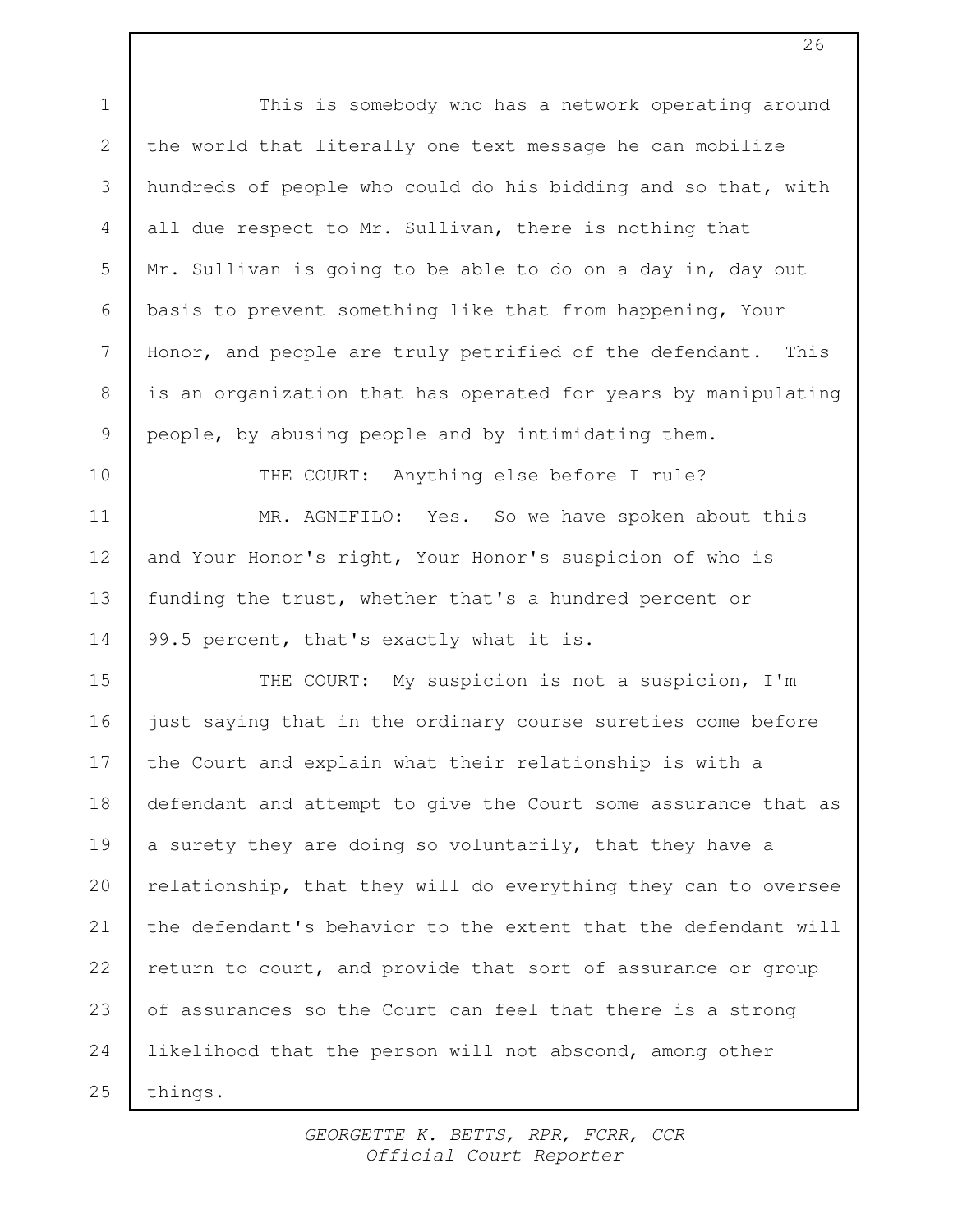MR. AGNIFILO: I understand. I understand the Court's concern completely. I can absolutely attempt to make that happen. I don't control this person, this person has her own lawyers, but Your Honor's concern is very well taken by me. I hear the Court loud and clear and if that's something that  $--$ THE COURT: But then there is this other issue that's raised obliquely by the government that this supposed financial backer of this irrevocable trust may be either an unindicted co-conspirator or subsequently an indicted co-conspirator with the defendant, where are we then? That complicates the analysis substantially it would seem to me. MR. AGNIFILO: It would complicate it in one regard, I don't think there's any suggestion that this person's money -- we know who we're talking about and her money is inherited, is not ill-gotten gains, so I don't think there is a fear that -- THE COURT: I'm not talking about money that -- this isn't an organized crime case, all right, where the money was the result of illegal activity, I would assume based on what's believed by everybody in this room as to the source, but there is the issue of the fact that if one party, one defendant is supporting another defendant financially, then that raises other issues, wouldn't you say? MR. AGNIFILO: I agree. I agree. But as we sit 1 2 3 4 5 6 7 8 9 10 11 12 13 14 15 16 17 18 19 20 21 22 23 24 25

> GEORGETTE K. BETTS, RPR, FCRR, CCR Official Court Reporter

27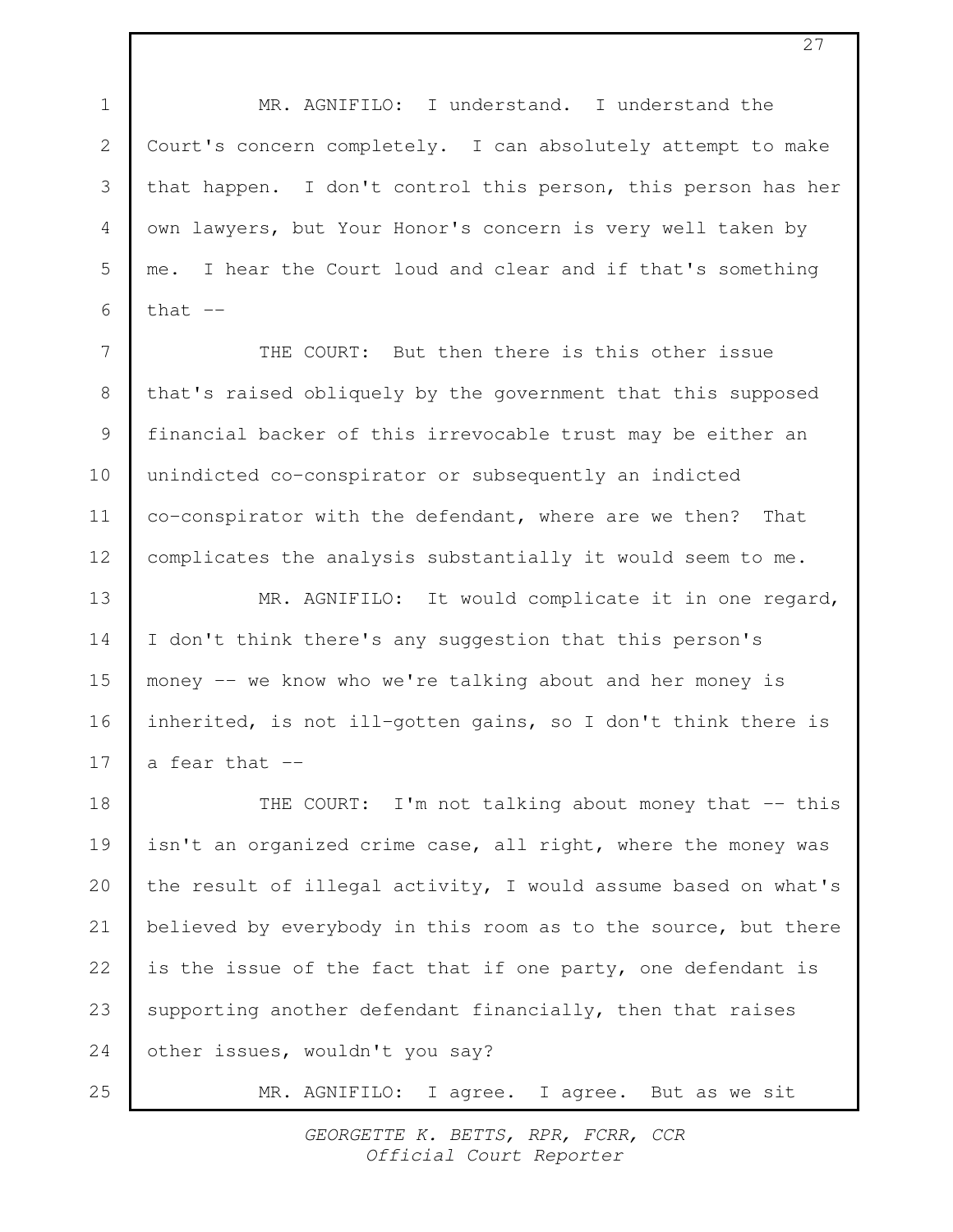here today, there has been no charge -- THE COURT: Right. MR. AGNIFILO: And --THE COURT: Okay. MR. AGNIFILO: -- the money is clean money. THE COURT: I understand. MR. AGNIFILO: I understand. THE COURT: I'm just putting that on the table for you to chew on it. MR. AGNIFILO: I appreciate that. I am chewing. THE COURT: Good. Anything else? That's it? MR. AGNIFILO: That's it for me. THE COURT: All right. The defendant, Keith Raniere, has been charged with sex trafficking, conspiracy to commit sex trafficking, and conspiracy to cause another to engage in forced labor. The defendant has moved for release on bail pending trial. The Court finds that the government has shown that the defendant is a flight risk, notwithstanding the proposed conditions. The Court, therefore, denies the defendant's motion without prejudice. Pretrial detainees have a right to bail under both the Eighth Amendment and the Bail Reform Act. The latter provides that a court must release a defendant, quote, subject to the least restrictive further condition, or a combination of conditions, that it determines will reasonably assure the 1 2 3 4 5 6 7 8 9 10 11 12 13 14 15 16 17 18 19 20 21 22 23 24 25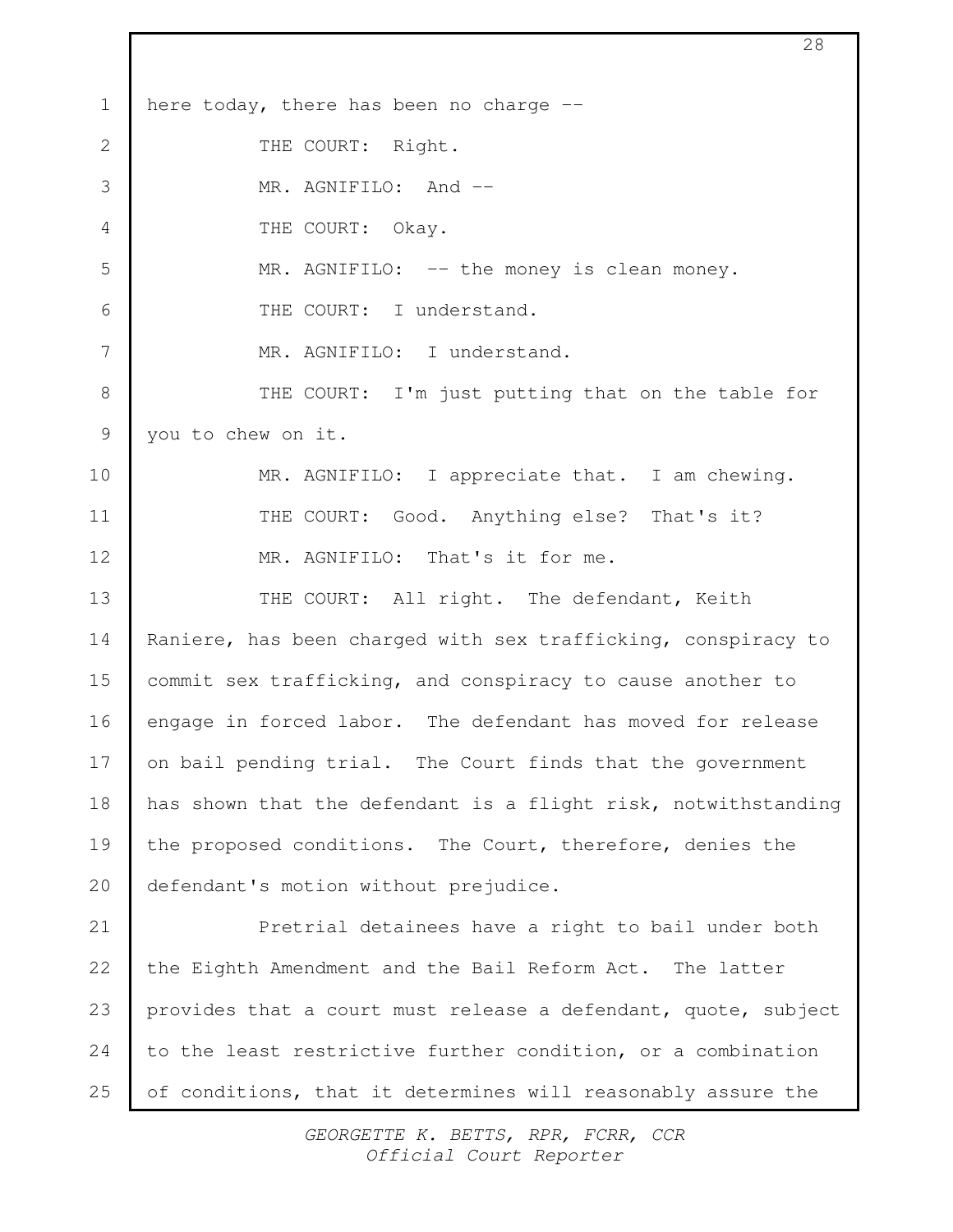appearance of the person as required, the safety of other persons, and the community, end quote. Only if, after considering the factors set forth in Title 18 United States Code Section  $1342(q)$ , the Court determines that, quote, no condition or combination of conditions will reasonably assure the appearance of the person as required and the safety of any other person and the community, end quote, may the order  $$ the Court order the defendant to be held without bail. If, however, there is probable cause to find that the defendant committed one of the offenses enumerated by the Bail Reform Act, a rebuttable resumption arises, quote, that no condition or combination of conditions will reasonably assure, end quote, the defendant's appearance or the safety of the community or others. In such a case, quote, the defendant bears a limited burden of production to rebut that presumption by coming forward with evidence that he does not pose a danger to the community or a risk of flight, end quote. United States v. English, 629 F.3d. 311, Second Circuit, 2011. If the defendant offers such evidence, the presumption favoring detention does not fall away, but, quote, 1 2 3 4 5 6 7 8 9 10 11 12 13 14 15 16 17 18 19

remains a factor to be considered among those weighed by the district court, end quote. Even if such a presumption case, however, quote, the government retains the ultimate burden of persuasion by clear and convincing evidence that the defendant presents a danger to the community, and by the lesser standard 20 21 22 23 24 25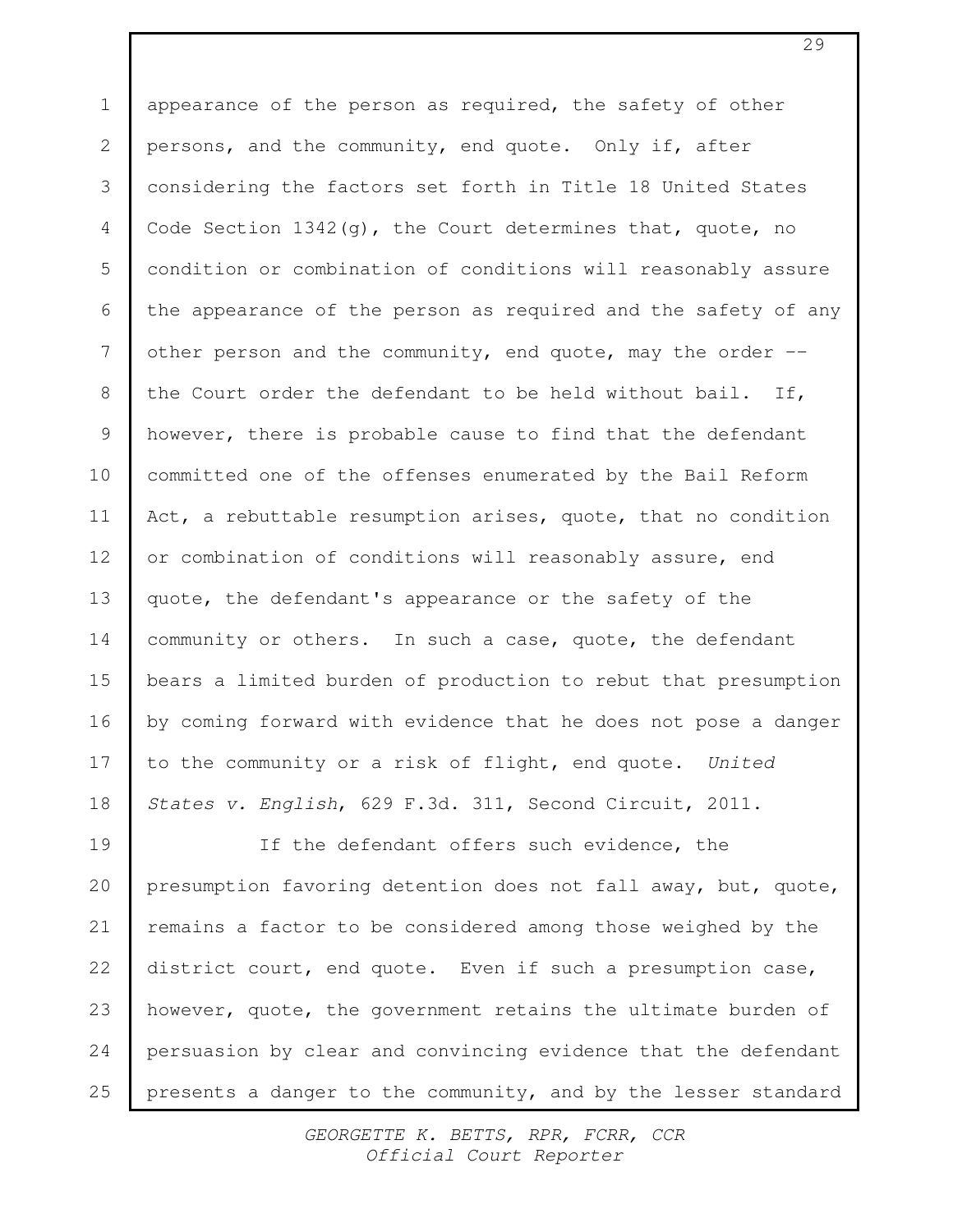of preponderance of the evidence that the defendant presents a risk of flight, end quote. Quoting United States v. English. The parties agree that this is a presumption case; isn't that right? MR. AGNIFILO: That's correct, Judge. THE COURT: Right? MS. PENZA: Yes, Your Honor. THE COURT: The defendant has been indicted by a federal grand jury on sex trafficking and sex-trafficking conspiracy charges for which the maximum sentence is life in prison. The grand jury's indictment conclusively establishes that there is probable cause to believe that the defendant committed these offenses. The only questions before the Court, then, are whether the defendant has rebutted the presumption in favor of detention, quote, by coming forward with evidence that he does not pose a danger to the community or a risk of flight, end quote. Quoting, again the English case, and whether the government has shown that the defendant is dangerous or a flight risk notwithstanding the proposed conditions. The defendant has presented the Court with a bail package that includes a number of conditions of release. These proposed conditions include a 10 million-dollar appearance bond; travel restrictions; home detention enforced by GPS monitoring and round-the-clock armed guards; and 1 2 3 4 5 6 7 8 9 10 11 12 13 14 15 16 17 18 19 20 21 22 23 24 25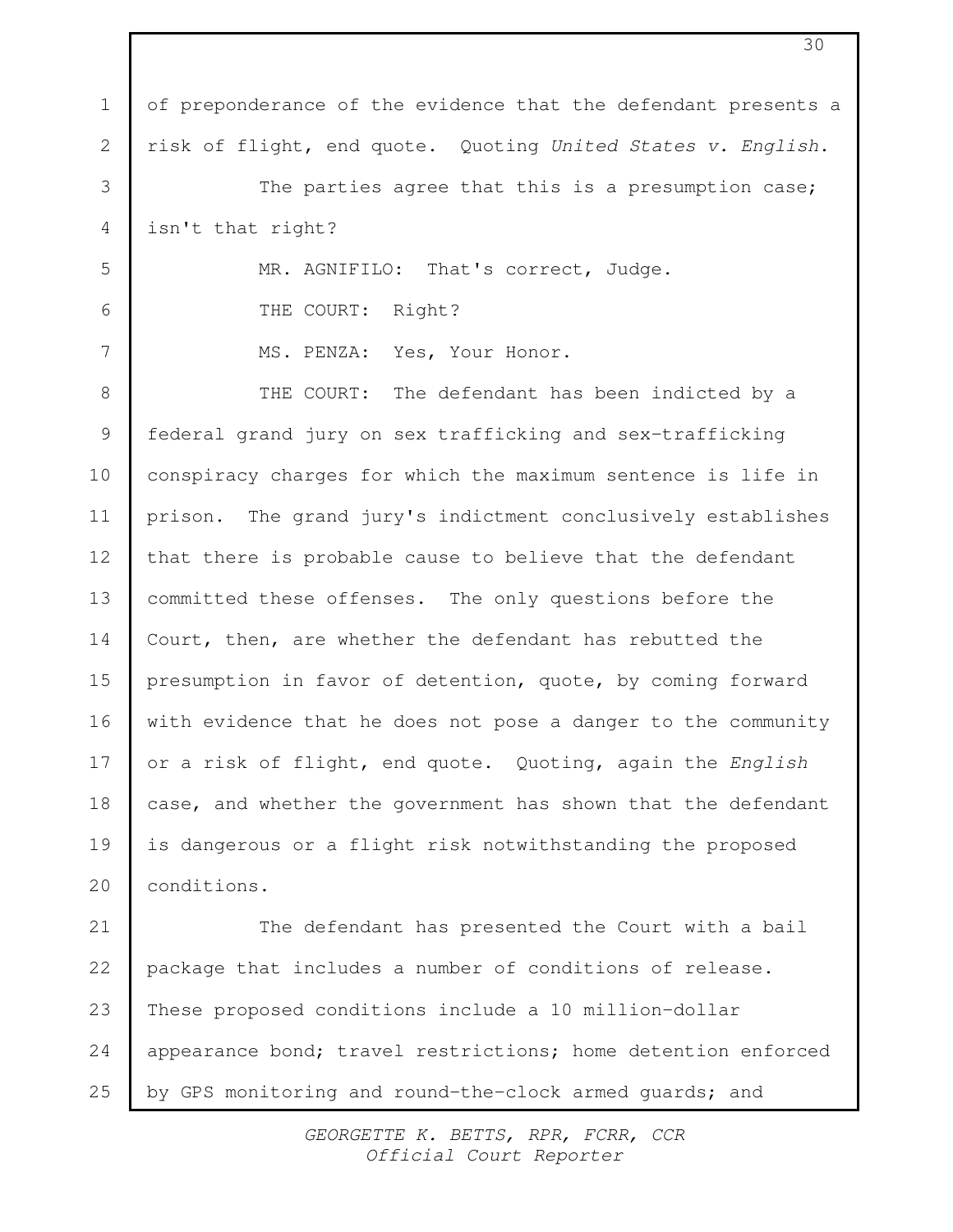restrictions on defendant's access to computers and phones and contact with his co-defendant, alleged co-conspirators, and other Nxivm affiliates.

1

2

3

4

5

6

7

The government contends that this bail package is insufficient to reasonably assure the defendant's appearance at trial, to protect the safety of the community, or to mitigate the risk that he will obstruct justice.

After considering the four Section 3142(g) factors, the Court agrees with the government that the proposed bail package is inadequate to reasonably assure the defendant's appearance at trial. In the Court's view, all four of these factors, the nature and circumstances of the offense charged, the weight of the evidence against the defendant, the history and characteristics of the defendant, and the nature and seriousness of the danger to any person or the community that would be posed by the defendant's release, weigh in favor of continued detention. As the Court will explain, the first and third of these factors particularly support continued detention. 8 9 10 11 12 13 14 15 16 17 18 19

First, as to the nature and circumstances of the offenses charged, the Court notes that the charges on which the defendant has been indicted are extremely serious. The sex trafficking and sex-trafficking conspiracy charges are each punishable by a sentence of life imprisonment, and the forced labor conspiracy charge is punishable by up to 20 years 20 21 22 23 24 25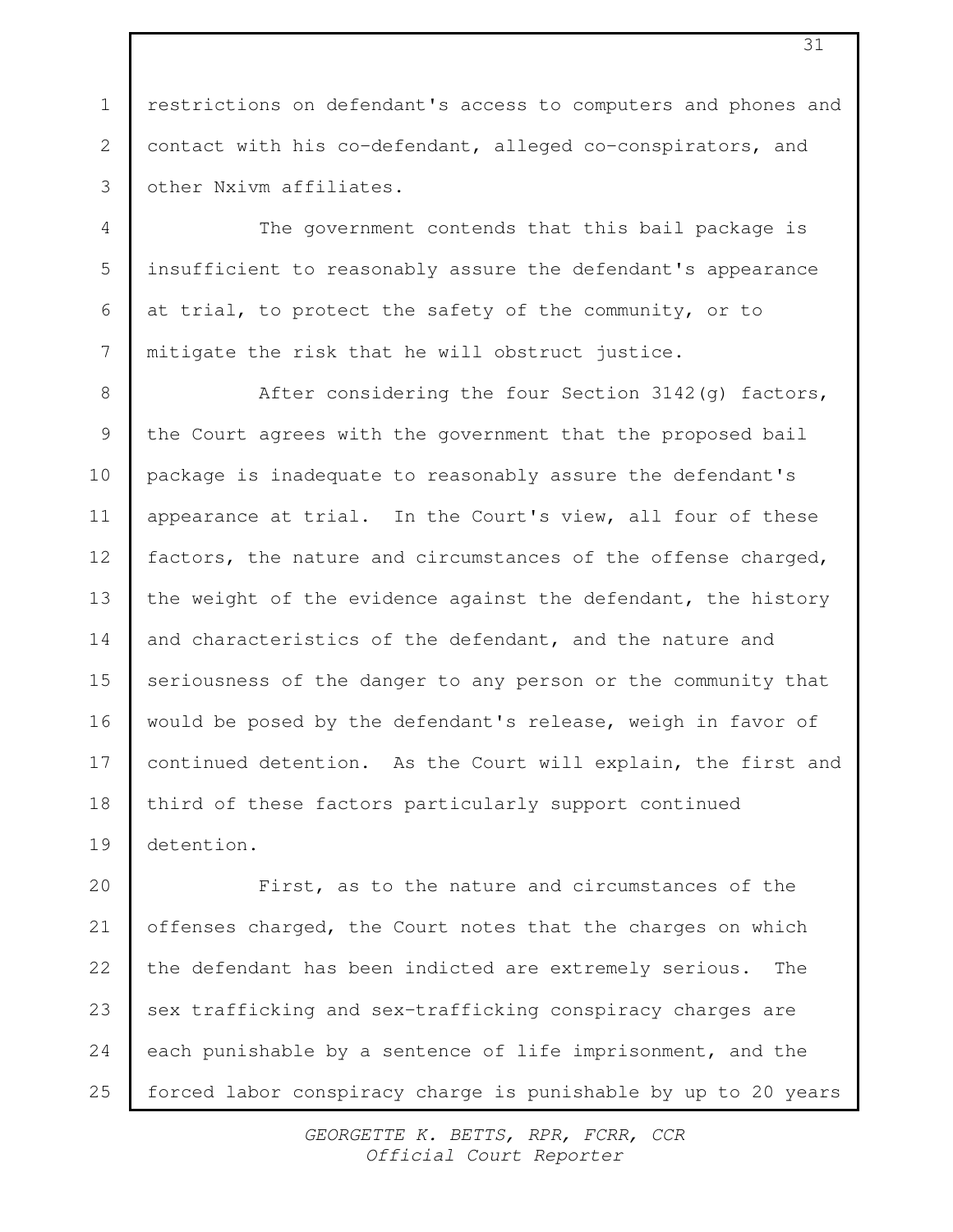imprisonment. Because the defendant is charged with sex trafficking by, quote, force, threat of force, fraud, or coercion, end quote, the substantive sex trafficking charge is also subject to a 15-year minimum sentence under Title 18 United States Code Section  $1591(b)(1)$ . Faced with the possibility that, if convicted, he may spend the rest of his life in prison, the defendant clearly has, quote, a strong motive to flee, end quote. United States v. Sabhnani, 493 F.3d 63, Second Circuit, 2007. 1 2 3 4 5 6 7 8 9

Second, as to the defendant's history and characteristics, the Court finds that this factor strongly supports detention to avoid the risk of flight. Certain aspects of the defendant's history and characteristics support his pretrial release. He is a long-time resident of upstate New York, and there is no indication that he has a criminal record, a substance abuse problem, or a history of missed court appearances. The Court is troubled, however, that defendant's conduct in recent months, his lack of an ordinary job or personal financial resources that could secure a meaningful bond, and his access to third parties' extensive financial resources all show that he may flee if given the opportunity. 10 11 12 13 14 15 16 17 18 19 20 21 22

The Court is troubled by indications in the record that the defendant attempted to allude law enforcement by moving to Mexico last fall. According to the government, 23 24 25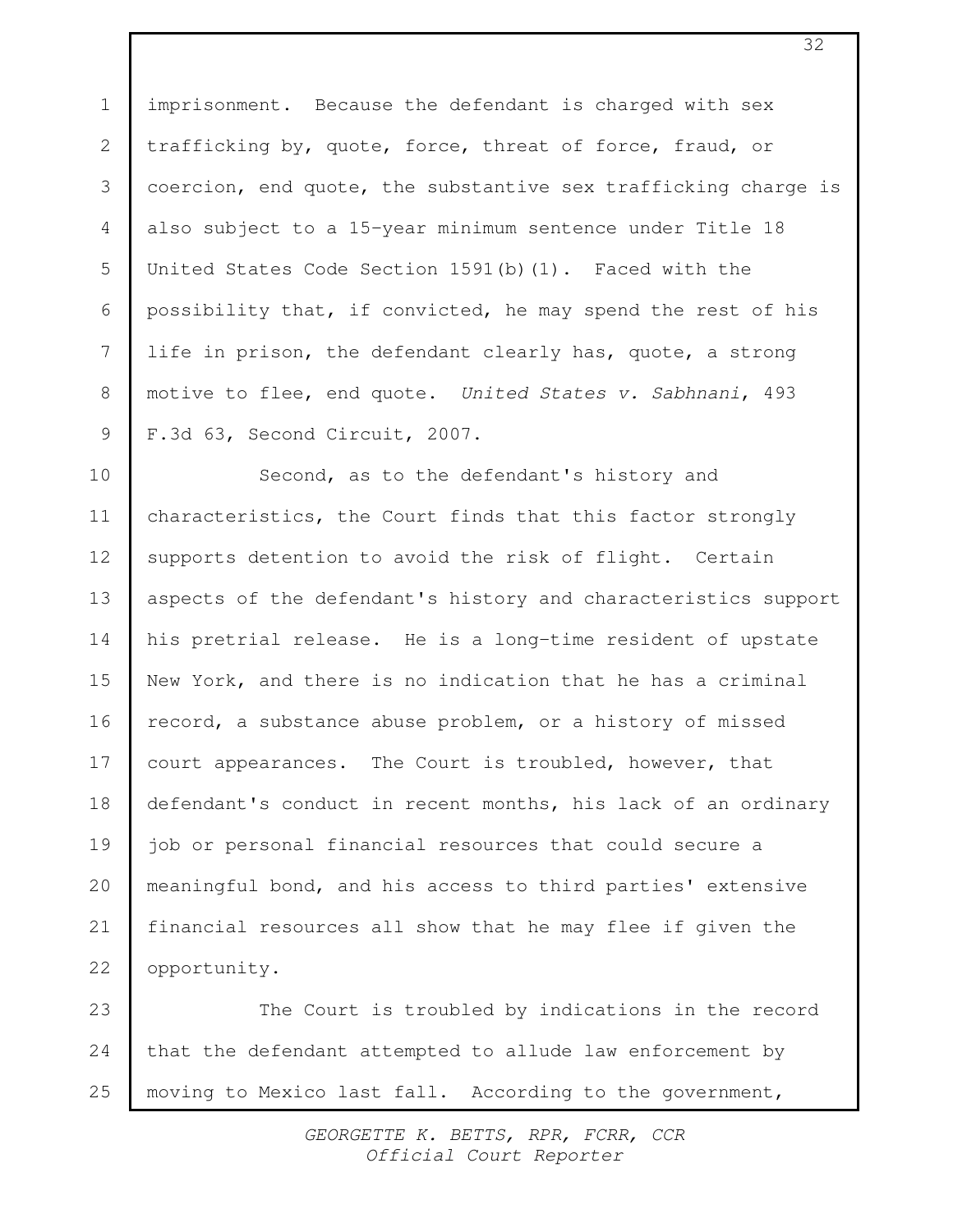once, quote, law enforcement began interviewing witnesses about defendant's criminal conduct, end quote, he fled to Puerto Vallarta, Mexico, where he lived in a luxury villa, began using fully encrypted email, and stopped using his phone. 1 2 3 4 5

In response, defendant argues that he traveled to Mexico to be with his child and his child's mother, a Mexican citizen whose U.S. visa expired last October. While he admits he used different phones and email addresses, he contends that he did so not to evade law enforcement but to evade anti-Nxivm -- an anti-Nxivm group that he says harassed him for years. 6 7 8 9 10 11 12

Finally, defendant contends that the government was or should have been aware of his location because he filed a document in state court resigning as executor of the estate of his deceased significant other. That document identified by name and location the Mexican notary before whom defendant appeared, which he argues shows that authorities knew his location. 13 14 15 16 17 18 19

Defendant's explanations are not persuasive. Even if the Court were to accept defendant's explanation for why he traveled to Mexico, this explanation would not give the Court -- I'm sorry, would still give the Court pause as it would indicate that the defendant has close personal ties to Mexico and thus may be a flight risk. In any event, this 20 21 22 23 24 25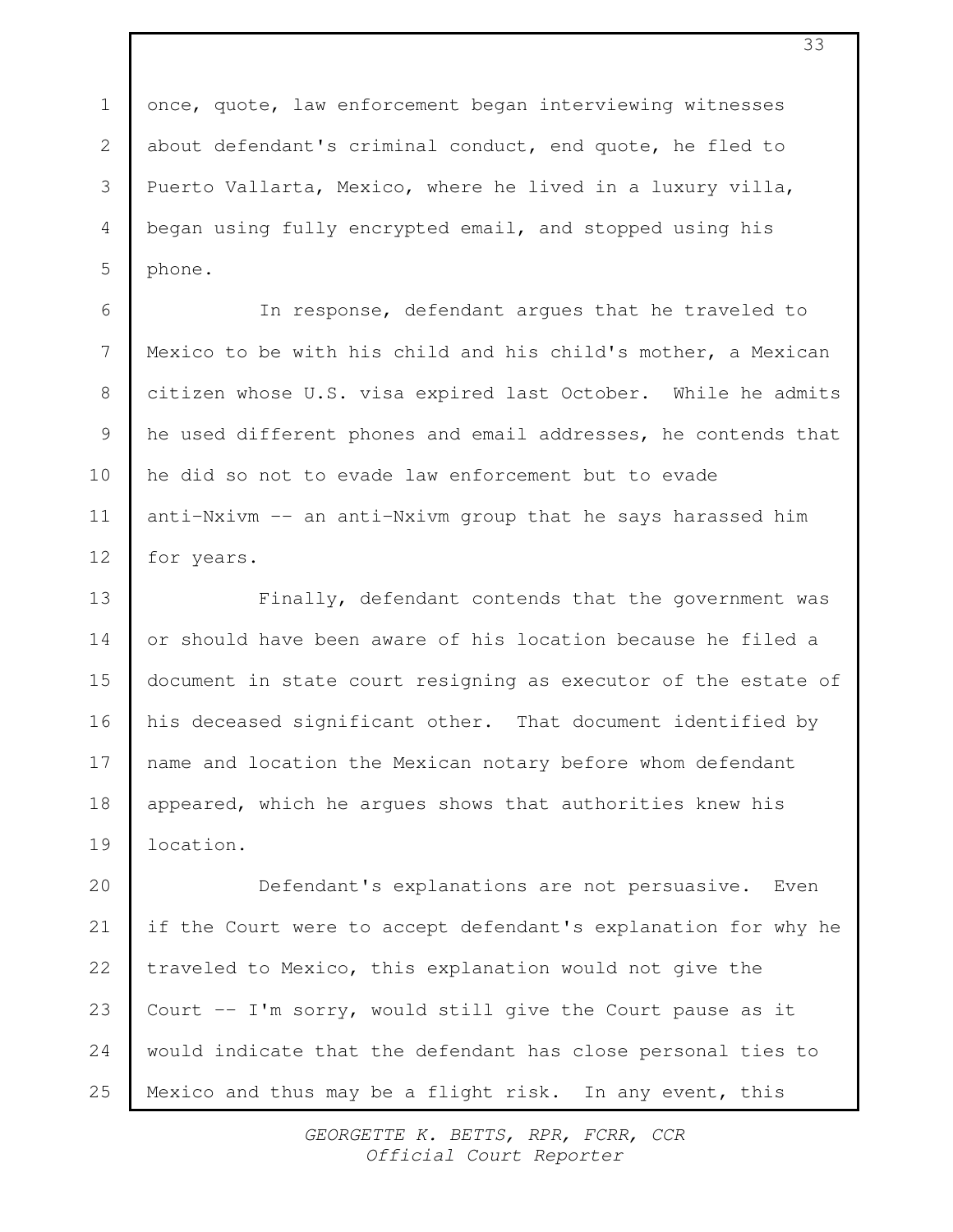explanation rings false, as defendant's motion indicates that the mother of his child lives in or near Monterrey, but Monterrey is hundreds of miles from Puerto Vallarta. The Court is skeptical of defendant's explanation that he began using fully encrypted email and stopped using his phone to evade Nxivm critics, not law enforcement, as the Court is not aware how the former could have the ability to track his phone. Nor is the Court persuaded by defendant's argument that his filing of the executorship document in state court indicates that he did not attempt to conceal his location from the government. The document states that the Mexican notary before whom he appeared was located in Guadalajara, Jalisco. According to Google Maps, Guadalajara is about a five-hour drive from Puerto Vallarta. The Court does not see how the government should have inferred this location from this document. 1 2 3 4 5 6 7 8 9 10 11 12 13 14 15 16

The Court also has grave concerns about the defendant's financial resources. According to defendant's financial affidavit, he is self-employed and has no income and no assets other than a 50 percent interest in a home in Clifton Park, New York, worth approximately \$60,000. He thus has nothing material tying him to this district, or this state beyond his half interest in the Clifton Park, New York real estate. On the other hand, defendant appears to have access to enormous financial resources contributed by third parties. 17 18 19 20 21 22 23 24 25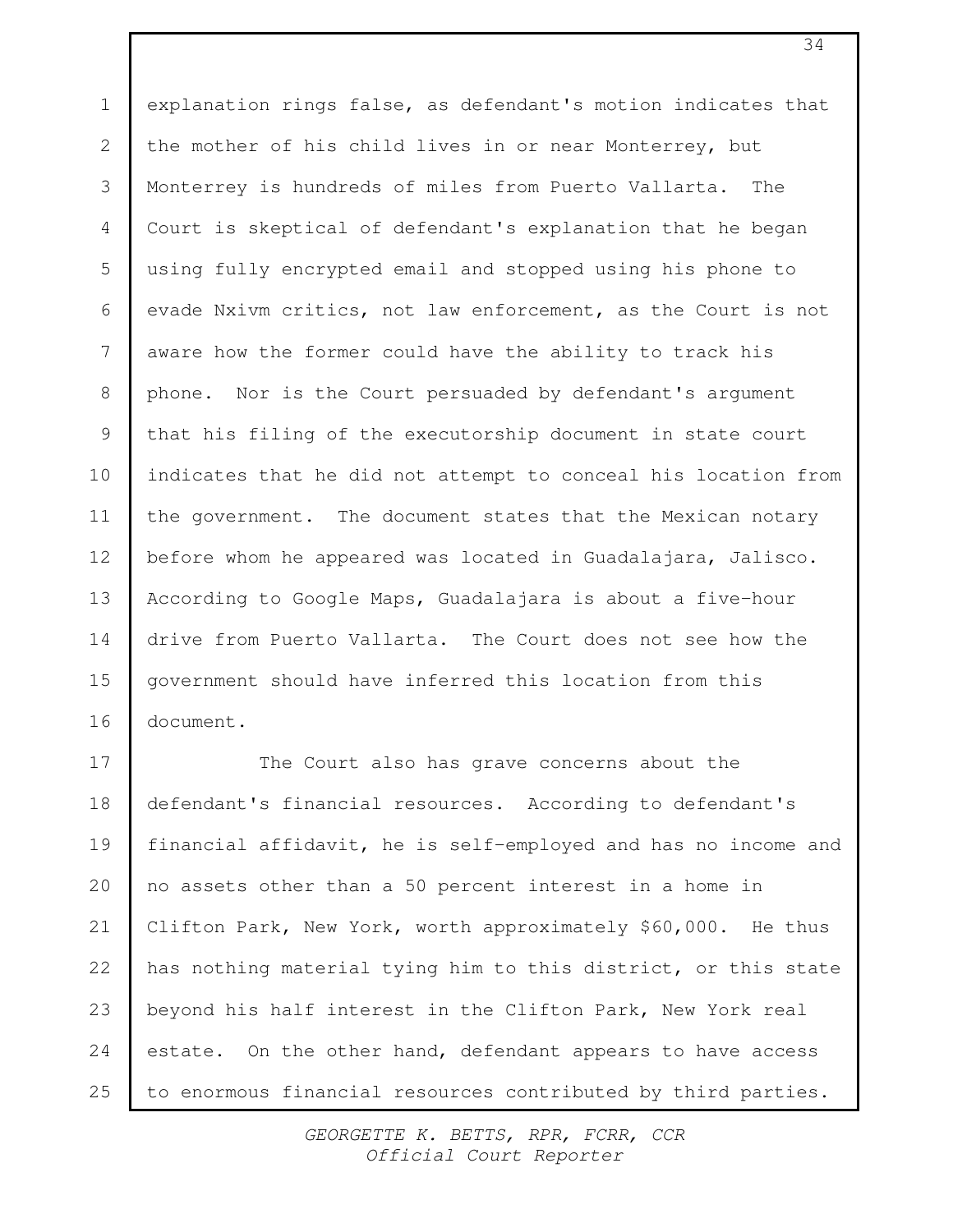According to the government, these resources include millions of dollars as well as access to private air travel and to a third party's private island in Fiji. Defendant himself proposes that he should be subject to home detention, monitored by armed guards at the cost of at least \$40,000, and possibly more like \$140,000 per month, to be paid through a special trust funded by third-party contributors. This access to third parties' extensive financial resources exacerbates the Court's concern that the defendant might attempt to abscond if given the opportunity to do so. 1 2 3 4 5 6 7 8 9 10

Nor do defendant's proposed conditions of release cure these concerns. Defendant proposes release on a \$10 million bond, but this Court views this bond as basically worthless, in light of defendant's lack of personal assets. To cure this defect, defendant proposes that he should be monitored by armed guards. At this point, however, the Court is not satisfied that the armed guard condition is a reasonable alternative to pretrial detention. 11 12 13 14 15 16 17 18

First, the Court does not yet understand how defendant intends to pay for the cost of private security. The defendant cryptically avers that the quards will be paid, quote, by an irrevocable trust funded by third-party contributors to pay for reasonable defense costs in connection with the instant prosecution, end quote. What the Court does not have in front of it, however, is any information about the 19 20 21 22 23 24 25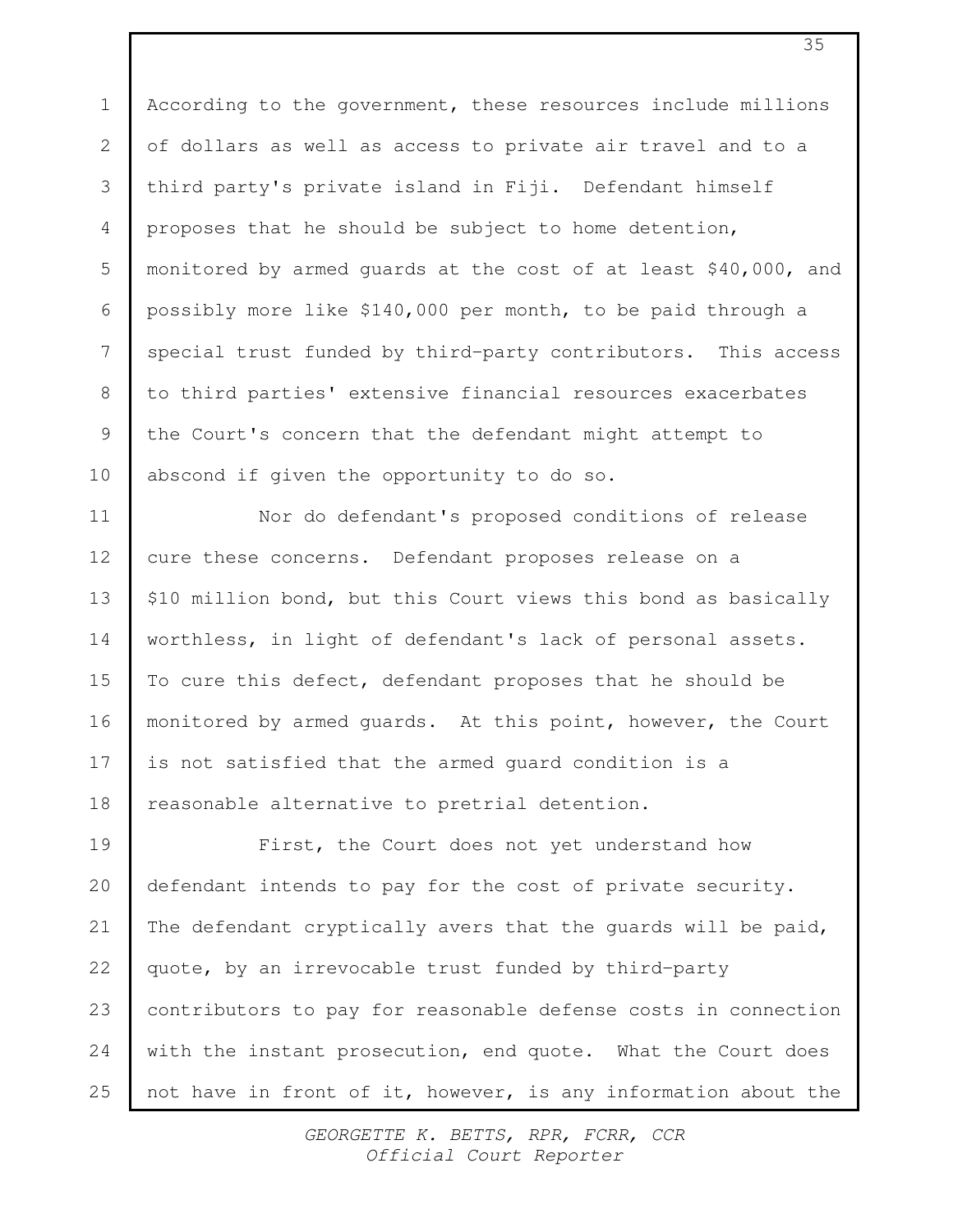trust; its detailed terms; its corpus; or its settlors. Without such information, the Court cannot make a reasoned assessment of the armed guards' ability to assure defendant's appearance.

1

2

3

4

The Court, likewise, has in number of questions about who would be guarding the defendant and their ability to prevent him from fleeing. How, for example, was TorchStone selected as the proposed security company? Who does TorchStone employ as guards, and what sort of background check and security screenings are these guards subject to? While the Court has no intention of impugning TorchStone's or its employees' integrity by asking these questions, it is concerned that without a great deal more of information it cannot make an informed assessment of these guards' ability to prevent the defendant from fleeing. 5 6 7 8 9 10 11 12 13 14 15

And I might add, that the Court really isn't in a position to be assessing law enforcement techniques and the qualifications of law enforcement officers. We have law enforcement officers who work for the government and, with all due respect to retired law enforcement officers, I don't think that it's the job of the Court to be micromanaging the activities of law enforcement or replacements for law enforcement. And this is particularly true here where the defendant may have both access to extraordinary financial resources and a number of loyal adherents, which could easily 16 17 18 19 20 21 22 23 24 25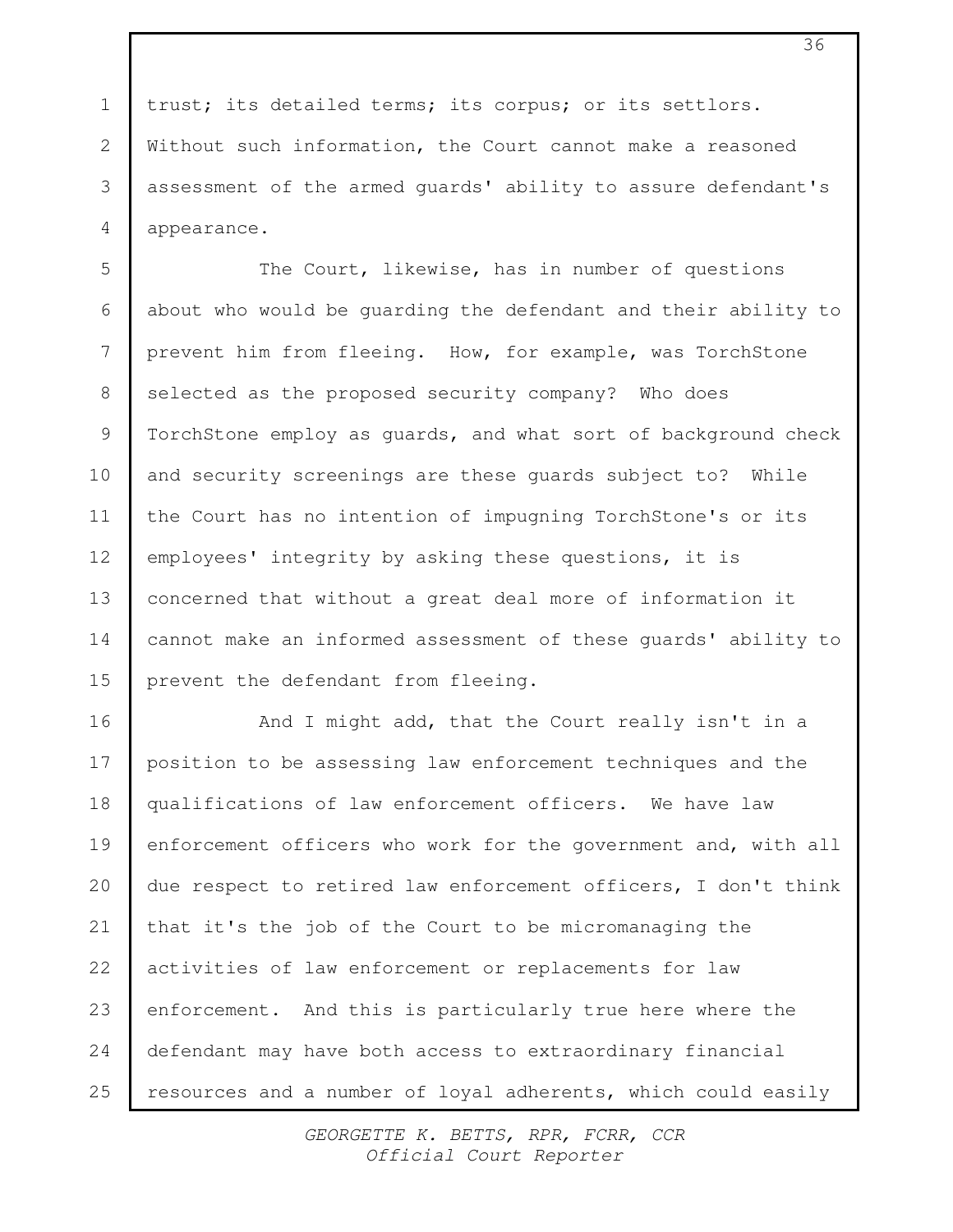facilitate his escape at some point. 1

For the aforementioned reasons, the Court concludes that the proposed conditions of release are insufficient to reasonably assure the defendant's appearance at trial. The Court therefore denies the defendant's motion for bail. This denial is, however, without prejudice to the refiling of a revised bail package that provides greater transparency about the defendant's access to financial resources and the proposed terms of his home detention and armed guards. Because the Court determines that the government has shown that these conditions are insufficient to reasonably assure the defendant's appearance, the Court need not consider at this time whether the government also has shown that these conditions are insufficient to protect the community and others. So the application is denied without prejudice. And you understand what the concerns of the Court are. MR. AGNIFILO: Very much so, thank you. THE COURT: All right. Is there anything else from the government today? MS. PENZA: No, Your Honor, thank you. THE COURT: All right. Now with respect to the government, if for any reason we require a meeting before, I think it's the 25th -- MS. PENZA: Yes, Your Honor. 2 3 4 5 6 7 8 9 10 11 12 13 14 15 16 17 18 19 20 21 22 23 24 25